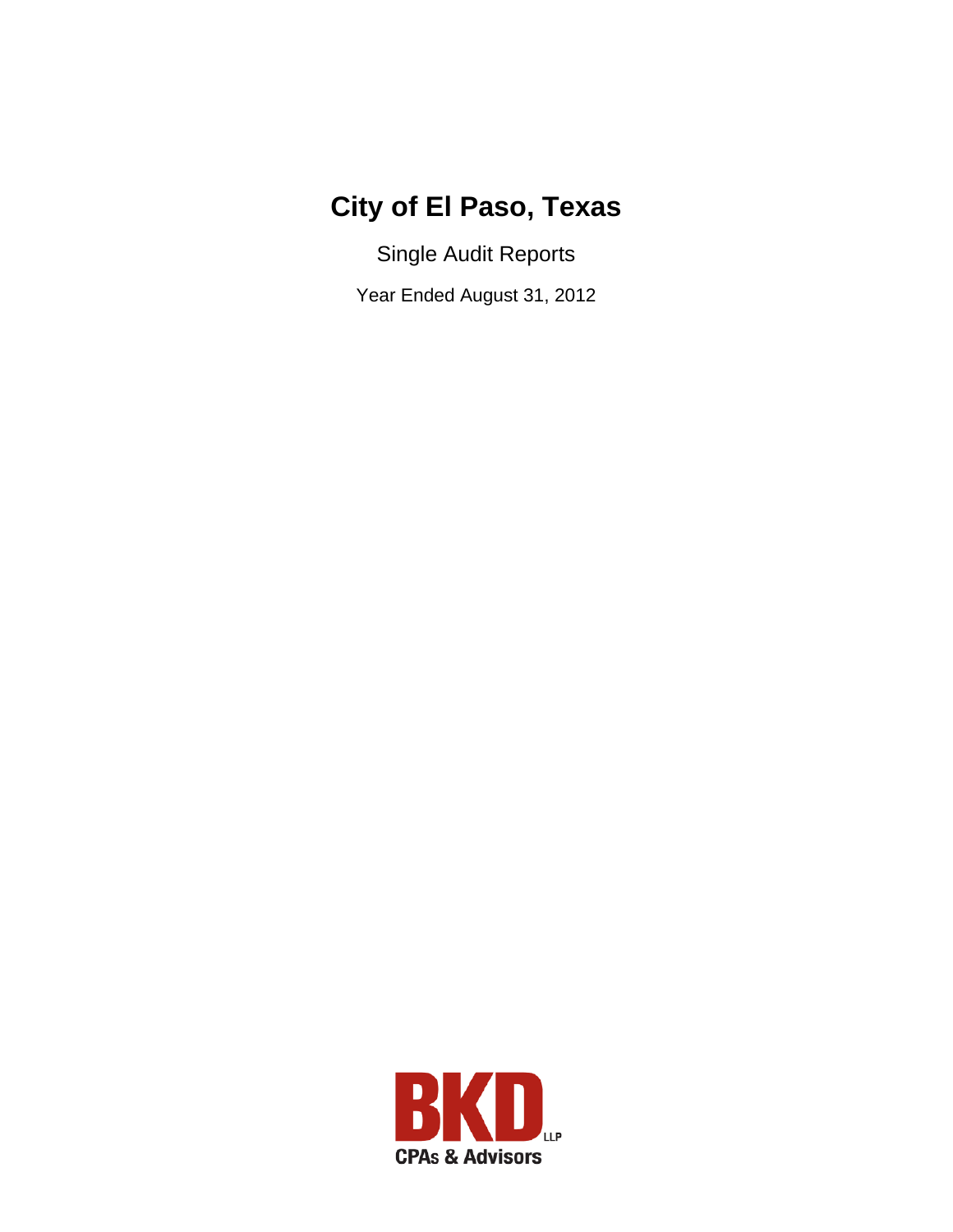# **City of El Paso, Texas**

**Year Ended August 31, 2012** 

**Contents** 

| <b>Independent Accountants' Report on Internal Control Over Financial</b><br>Reporting and on Compliance and Other Matters Based on an Audit<br>of the Financial Statements Performed in Accordance with<br>Government Auditing Standards and the State of Texas Uniform Grant                                                                                 | .15 |
|----------------------------------------------------------------------------------------------------------------------------------------------------------------------------------------------------------------------------------------------------------------------------------------------------------------------------------------------------------------|-----|
| Independent Accountants' Report on Compliance with Requirements That<br>Could Have a Direct and Material Effect on Each Major Federal and State<br>Program and on Internal Control Over Compliance and Schedule of<br><b>Expenditures of Federal and State Awards in Accordance with OMB</b><br>Circular A-133 and the State of Texas Uniform Grant Management | 17  |
|                                                                                                                                                                                                                                                                                                                                                                |     |
|                                                                                                                                                                                                                                                                                                                                                                |     |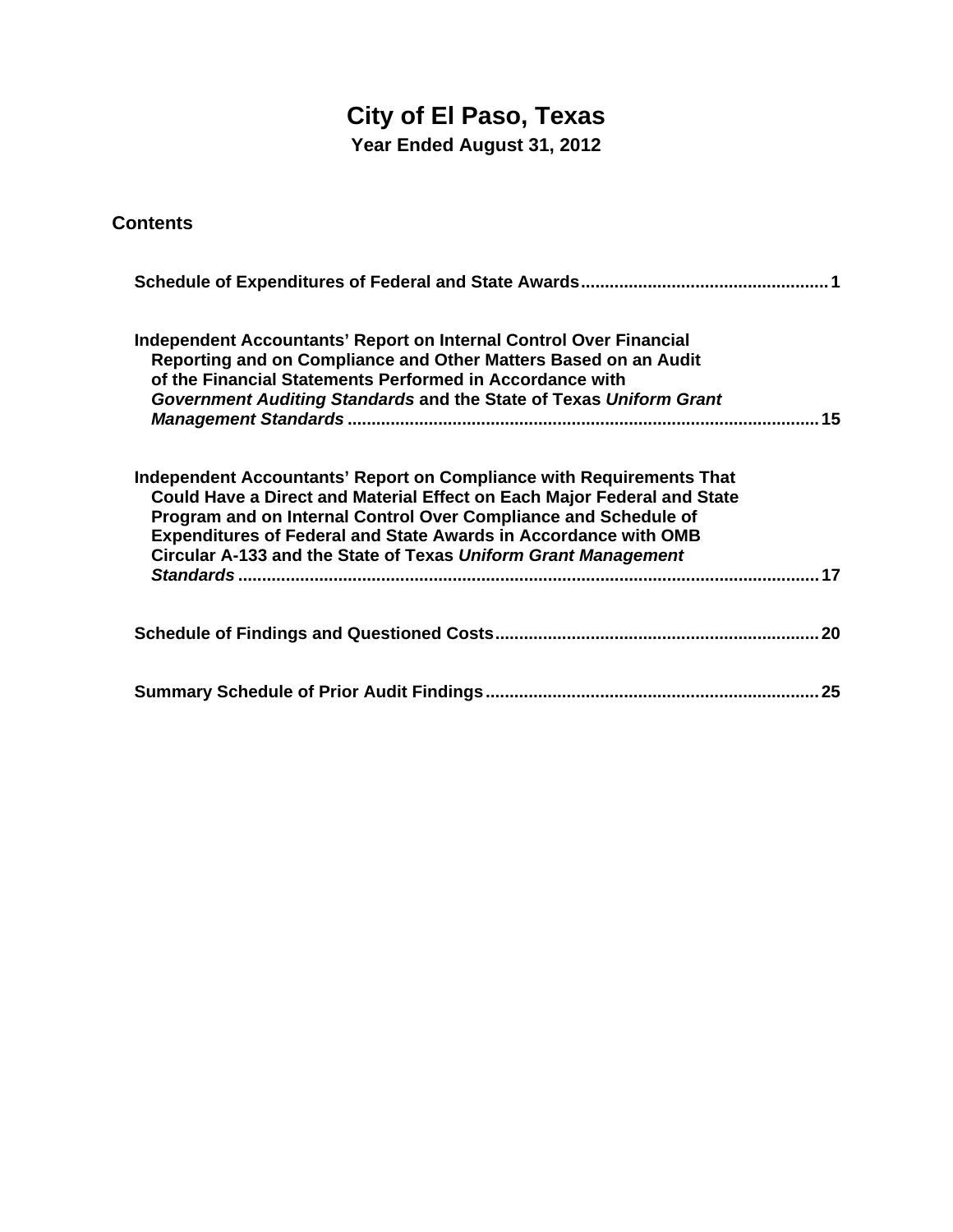| Cluster/Program                                                                                                                    | Federal Agency/<br><b>Pass-Through Entity</b>                                                                                                                     | <b>CFDA</b><br><b>Number</b> | <b>Grant or Identifying</b><br><b>Number</b>                                                                                              | Amount<br><b>Expended</b>                                                                |
|------------------------------------------------------------------------------------------------------------------------------------|-------------------------------------------------------------------------------------------------------------------------------------------------------------------|------------------------------|-------------------------------------------------------------------------------------------------------------------------------------------|------------------------------------------------------------------------------------------|
| Special Supplemental Nutrition<br>Program for Women, Infants,<br>and Children                                                      | U.S. Department of Agriculture/ Texas<br>Department of State Health Services<br><b>Total U.S. Department of Agriculture</b>                                       | 10.557                       | 2009-030103-001<br>2011-037164-001<br>2012-039990-001                                                                                     | \$<br>(590)<br>982,604<br>6,323,542<br>7,305,556                                         |
| Program                                                                                                                            | Department of Commerce National<br>Broadband Technology Opportunities Telecommunications and Information<br>Administration<br><b>Total Department of Commerce</b> | 11.557                       | 48-42-B10570                                                                                                                              | 3,152,018<br>3,152,018                                                                   |
| Community Economic Adjustment<br>Assistance for Establishment,<br>Expansion, Realignment, or<br>Closure of a Military Installation | U.S. Department of Defense<br><b>Total U.S. Department of Defense</b>                                                                                             | 12.607                       | RA0619-07-01-03-03                                                                                                                        | 174,256<br>174,256                                                                       |
| <b>CDBG</b> - Entitlement Grants Cluster<br><b>Community Development Block</b><br><b>Grants/Entitlement Grants</b>                 | U.S. Department of Housing and Urban<br>Development                                                                                                               | 14.218                       | B-08-MC-48-0015<br>B-09-MC-48-0015<br>B-10-MC-48-0015<br>B-11-MC-48-0015<br>S-11-MC-48-0005<br>FGD FY12-CDBG<br>HUD Payroll Suspense Acct | 1.734<br>56,792<br>2,646,623<br>5,910,311<br>362,777<br>885,711<br>(95,067)<br>9,768,881 |
| <b>ARRA</b> - Community<br>Development Block Grant ARRA<br><b>Entitlement Grants</b>                                               | U.S. Department of Housing and<br><b>Urban Development</b><br><b>Total CDBG - Entitlement Grants Cluster</b>                                                      | 14.253                       | B-09-MY-48-0015                                                                                                                           | 589,761<br>10,358,642                                                                    |
| <b>CDBG</b> - State-Administered Small<br>Cities Program Cluster<br><b>Emergency Shelter Grants</b><br>Program                     | U.S. Department of Housing and<br><b>Urban Development</b>                                                                                                        | 14.231                       | S-10-MC-48-0005<br>S-12-MC-48-0005                                                                                                        | (205)<br>382<br>177                                                                      |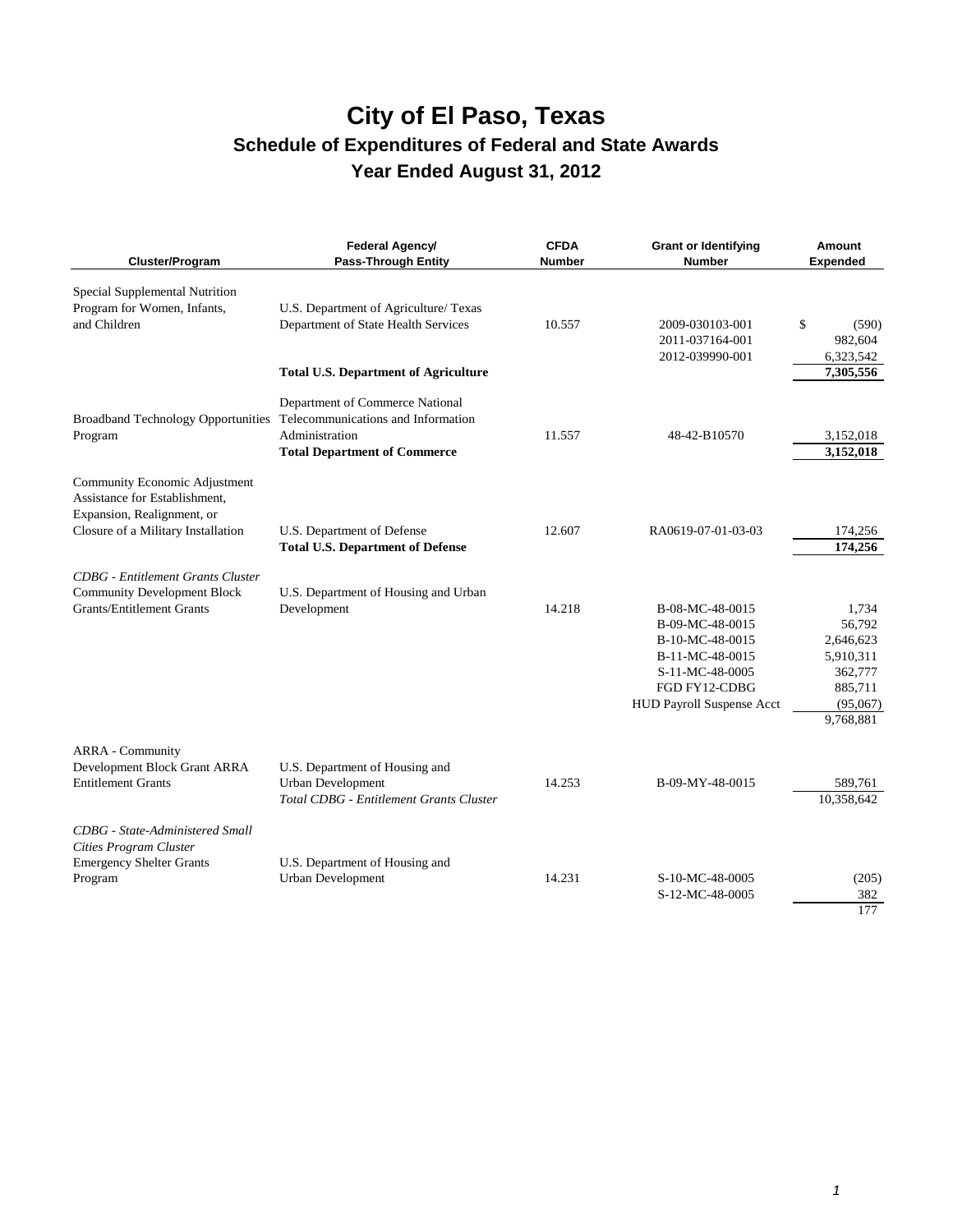# **City of El Paso, Texas**

### **Schedule of Expenditures of Federal and State Awards (Continued) Year Ended August 31, 2012**

| Cluster/Program                                       | <b>Pass-Through Entity</b>                                    | <b>Number</b> | <b>Number</b>    | <b>Expended</b> |
|-------------------------------------------------------|---------------------------------------------------------------|---------------|------------------|-----------------|
| <b>HOME</b> Investment Partnerships                   | U.S. Department of Housing and Urban                          |               |                  |                 |
| Program                                               | Development                                                   | 14.239        | <b>HOME PI</b>   | \$<br>3,462,525 |
|                                                       |                                                               |               | M-04-MC-48-0213  | (92, 451)       |
|                                                       |                                                               |               | M-05-MC-48-0213  | (687, 244)      |
|                                                       |                                                               |               | M-06-MC-48-0213  | (260, 857)      |
|                                                       |                                                               |               | M-07-MC-48-0213  | 481,397         |
|                                                       |                                                               |               | M-08-MC-48-0213  | 325,695         |
|                                                       |                                                               |               | M-09-MC-48-0213  | 436,067         |
|                                                       |                                                               |               | M-10-MC-48-0213  | 688,420         |
|                                                       |                                                               |               | M-11-MC-48-0213  | 968,732         |
|                                                       |                                                               |               |                  | 5,322,284       |
| <b>Housing Opportunities</b><br>for Persons with AIDs | U.S. Department of Housing and Urban                          | 14.241        | <b>TXH10F006</b> | 17,491          |
|                                                       | Development                                                   |               | <b>TXH11F006</b> |                 |
|                                                       |                                                               |               |                  | 358,288         |
|                                                       |                                                               |               |                  | 375,779         |
| <b>Empowerment Zones Program</b>                      | U.S. Department of Housing and Urban                          |               |                  |                 |
|                                                       | Development                                                   | 14.244        | EZ99TX0013       | 362,850         |
| Homeless Prevention and Rapid Re-                     | U.S. Department of Housing and Urban                          |               |                  |                 |
| <b>Housing Program</b>                                | Development                                                   | 14.262        | S-09-MY-48-0005  | 525,667         |
|                                                       |                                                               |               |                  |                 |
|                                                       | <b>Total U.S. Department of Housing and Urban Development</b> |               |                  | 16,945,399      |
| <b>Save America's Treasures</b>                       | U.S. Department of the Interior                               | 15.929        | 48-10-AP-5024    | 12,097          |
|                                                       | <b>Total U.S. Department of the Interior</b>                  |               |                  | 12,097          |
| Juvenile Accountability                               | U.S. Department of Justice/ Texas Office                      |               |                  |                 |
| <b>Block Grants</b>                                   | of the Governor - Criminal Justice                            | 16.523        | 2311101          | 686             |
|                                                       |                                                               |               | 2311102          | 30,919          |
|                                                       |                                                               |               |                  | 31,605          |
|                                                       |                                                               |               |                  |                 |
|                                                       | U.S. Department of Justice/ Texas Office                      |               |                  |                 |
| Crime Victim Assistance                               | of the Attorney General                                       | 16.575        | 2095102          | (7, 357)        |
|                                                       |                                                               |               | 2095103          | 206,082         |
|                                                       |                                                               |               |                  | 198,725         |
| Violence Against Women                                | U.S. Department of Justice/ Texas Office                      |               |                  |                 |
| Formula Grants                                        | of the Governor - Criminal Justice                            |               |                  |                 |
|                                                       | Division                                                      | 16.588        | 2094901          | 169             |
|                                                       |                                                               |               |                  |                 |
| Community Capacity                                    |                                                               |               |                  |                 |
| Development Office                                    | U.S. Department of Justice                                    | 16.595        | 2009-WS-QX-0030  | 1,538           |
|                                                       |                                                               |               | 2010-WS-QX-0004  | 72,425          |
|                                                       |                                                               |               |                  | 73,963          |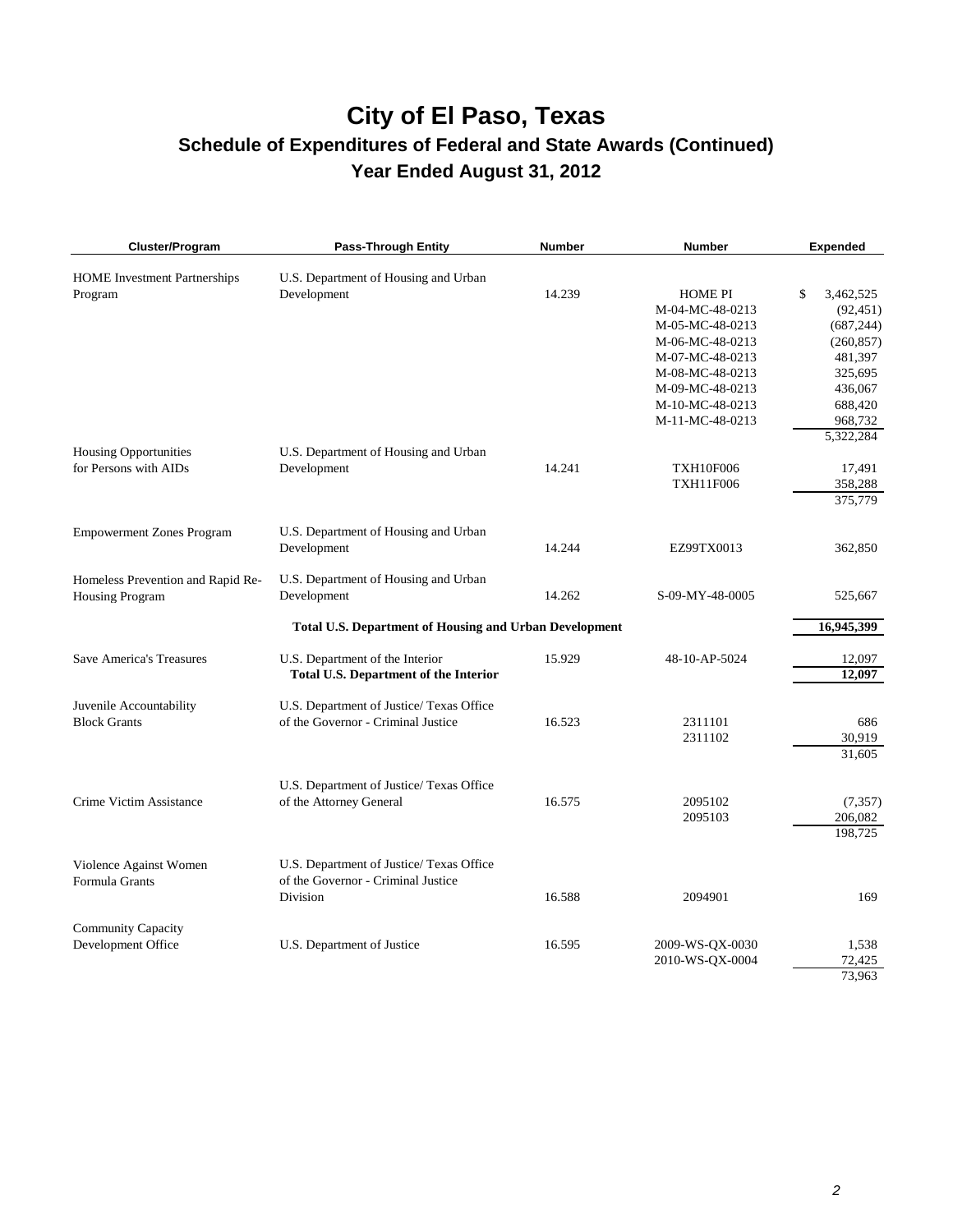## **City of El Paso, Texas Schedule of Expenditures of Federal and State Awards (Continued)**

**Year Ended August 31, 2012** 

| Cluster/Program                                                                                                                              | <b>Pass-Through Entity</b>                                                                 | <b>Number</b> | <b>Number</b>                   | <b>Expended</b>      |
|----------------------------------------------------------------------------------------------------------------------------------------------|--------------------------------------------------------------------------------------------|---------------|---------------------------------|----------------------|
| <b>Bulletproof Vest Partnership</b>                                                                                                          | U.S. Department of Justice                                                                 | 16.607        | <b>Bulletproof Vest Program</b> | \$<br>13,038         |
| Public Safety Partnership and                                                                                                                |                                                                                            |               |                                 |                      |
| <b>Community Policing Grants</b>                                                                                                             | U.S. Department of Justice                                                                 | 16.710        | 2008CKWX0362                    | 404,172              |
|                                                                                                                                              |                                                                                            |               | 2009CKWX0615                    | 219,720              |
|                                                                                                                                              |                                                                                            |               | 2010CKWX037                     | 250,000              |
|                                                                                                                                              |                                                                                            |               |                                 | 873,892              |
| <b>Edward Byrne Memorial Justice</b><br><b>Assistance Grant Program</b>                                                                      | U.S. Department of Justice/ County of El<br>Paso & Texas Office of the Governor -          |               |                                 |                      |
|                                                                                                                                              | Criminal Justice Division                                                                  | 16.738        | 2009-DJ-BX-1374                 | 143,576              |
|                                                                                                                                              |                                                                                            |               | 2010-DJ-BX-1416                 | 67,822               |
|                                                                                                                                              |                                                                                            |               | 2011-DJ-BX-3043                 | 86,409               |
|                                                                                                                                              |                                                                                            |               |                                 | 297,807              |
| ARRA - Recovery Act - Edward<br><b>Byrne Memorial Justice</b><br>Assistance Grant (JAG) Program/<br>Grants to States and Local<br>Government | U.S. Department of Justice/ Texas Office<br>of the Governor - Criminal Justice<br>Division | 16.803        | 2329301                         | (4,047)              |
| ARRA - Recovery Act-Edward Byrne<br><b>Memorial Justice</b><br>Assistance Grant (JAG) Program/<br>Grants to Units of Local                   |                                                                                            |               |                                 |                      |
| Governments                                                                                                                                  | U.S. Department of Justice<br><b>Total U.S. Department of Justice</b>                      | 16.804        | 2009-SB-B9-3086                 | 111,162<br>1,596,314 |
|                                                                                                                                              |                                                                                            |               |                                 |                      |
| Airport Improvement Program                                                                                                                  | U.S. Department of Transportation                                                          | 20.106        | Various                         | 1,238,895            |
| Highway Planning and Construction Cluster                                                                                                    |                                                                                            |               |                                 |                      |
| Highway Planning and                                                                                                                         | U.S. Department of Transportation/                                                         |               |                                 |                      |
| Construction                                                                                                                                 | Texas Department of Transportation                                                         | 20.205        |                                 | 1,438,438            |
|                                                                                                                                              | U.S. Department of Transportation/                                                         |               |                                 |                      |
|                                                                                                                                              | New Mexico Department of                                                                   |               |                                 |                      |
|                                                                                                                                              | Transportation                                                                             |               |                                 | 77,591<br>1,516,029  |
|                                                                                                                                              |                                                                                            |               |                                 |                      |
|                                                                                                                                              | Total Highway Planning and Construction Cluster                                            |               |                                 | 1,516,029            |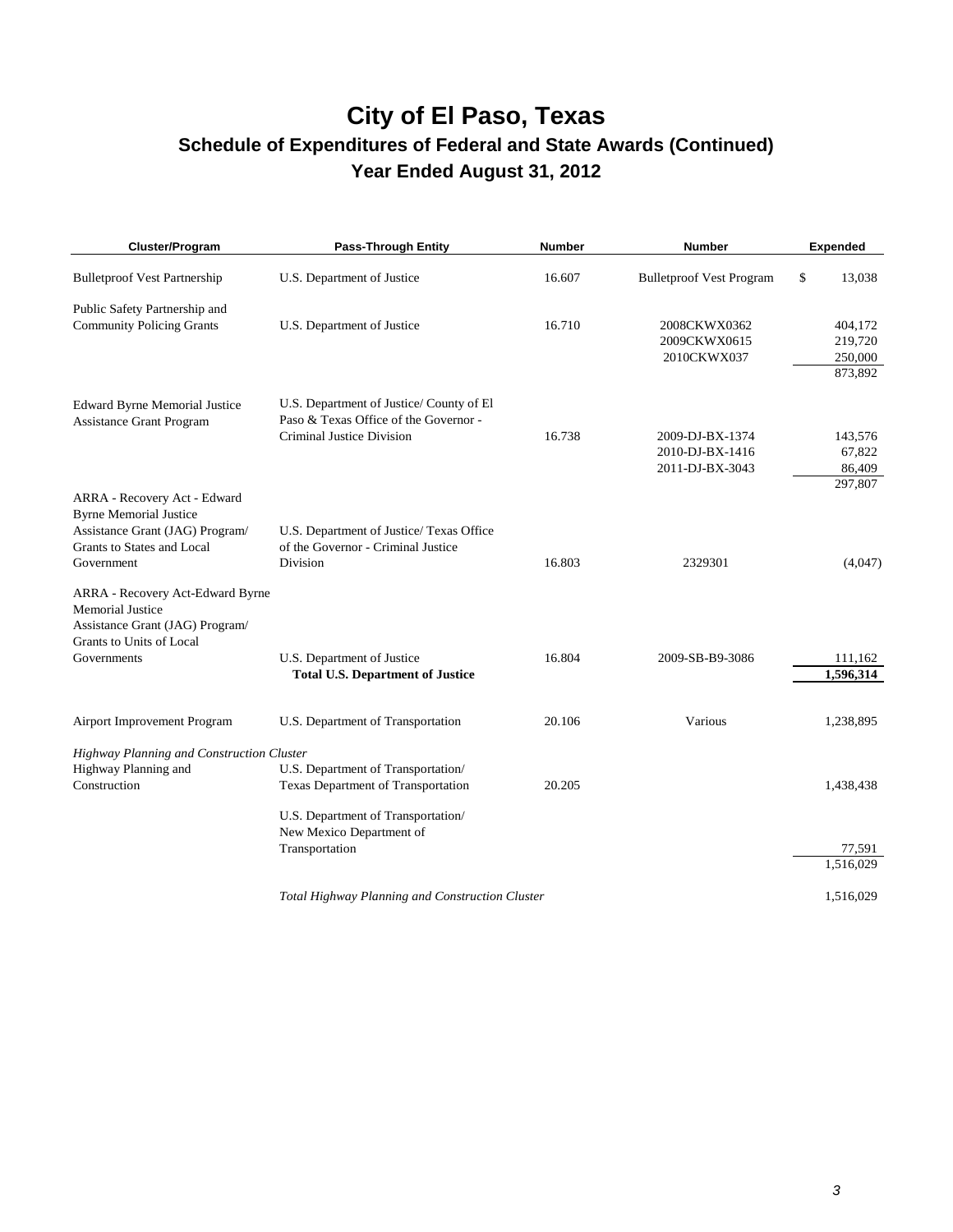| Cluster/Program                                  | <b>Pass-Through Entity</b>           | <b>Number</b> | <b>Number</b>            | <b>Expended</b>         |
|--------------------------------------------------|--------------------------------------|---------------|--------------------------|-------------------------|
| <b>Federal Transit Cluster</b>                   |                                      |               |                          |                         |
| Federal Transit-Formula Grants                   | U.S. Department of Transportation    | 20.507        | TX-03-0175               | \$<br>50,195            |
|                                                  |                                      |               | TX-04-0058               | 454,018                 |
|                                                  |                                      |               | TX-37-X043               | 148,376                 |
|                                                  |                                      |               | TX-37-X055               | 140,715                 |
|                                                  |                                      |               | TX-37-X068               | 5,126                   |
|                                                  |                                      |               | TX-37-X077               | 18,134                  |
|                                                  |                                      |               | TX-37-X078               | 207,369                 |
|                                                  |                                      |               | TX-37-X093               | 117,360                 |
|                                                  |                                      |               | TX-57-X018               | 48,732                  |
|                                                  |                                      |               | TX-57-X024               | 85,614                  |
|                                                  |                                      |               | TX-57-X025               | 154,763                 |
|                                                  |                                      |               | TX-57-X037               | 24,173                  |
|                                                  |                                      |               | TX-90-X454               | 30,305                  |
|                                                  |                                      |               | TX-90-X539               | 57,253                  |
|                                                  |                                      |               | TX-90-X573               | (1,569,446)             |
|                                                  |                                      |               | TX-90-X606               | 11,846                  |
|                                                  |                                      |               | TX-90-X650               | 1,223,267               |
|                                                  |                                      |               | TX-90-X662               | 20,551                  |
|                                                  |                                      |               | TX-90-X691               | 521,811                 |
|                                                  |                                      |               | TX-90-X718               | 10,422                  |
|                                                  |                                      |               | TX-90-X783               | 31,540                  |
|                                                  |                                      |               | TX-90-X812               | 29,381                  |
|                                                  |                                      |               | TX-90-X841               | (6, 807)                |
|                                                  |                                      |               | TX-90-X879               | 119,535                 |
|                                                  |                                      |               | TX-90-X893               | 434,924                 |
|                                                  |                                      |               | TX-90-X944               | 293,632                 |
|                                                  |                                      |               | TX-95-X015               | 2,238,412               |
|                                                  |                                      |               | FTA Mass Transit Subsidy | 10,773,388              |
|                                                  |                                      |               |                          | 15,674,589              |
| <b>ARRA</b> - Federal Transit-<br>Formula Grants | U.S. Department of Transportation    | 20.507        | TX-96-X035               | 18,286                  |
|                                                  | <b>Total Federal Transit Cluster</b> |               |                          | $\overline{15,692,875}$ |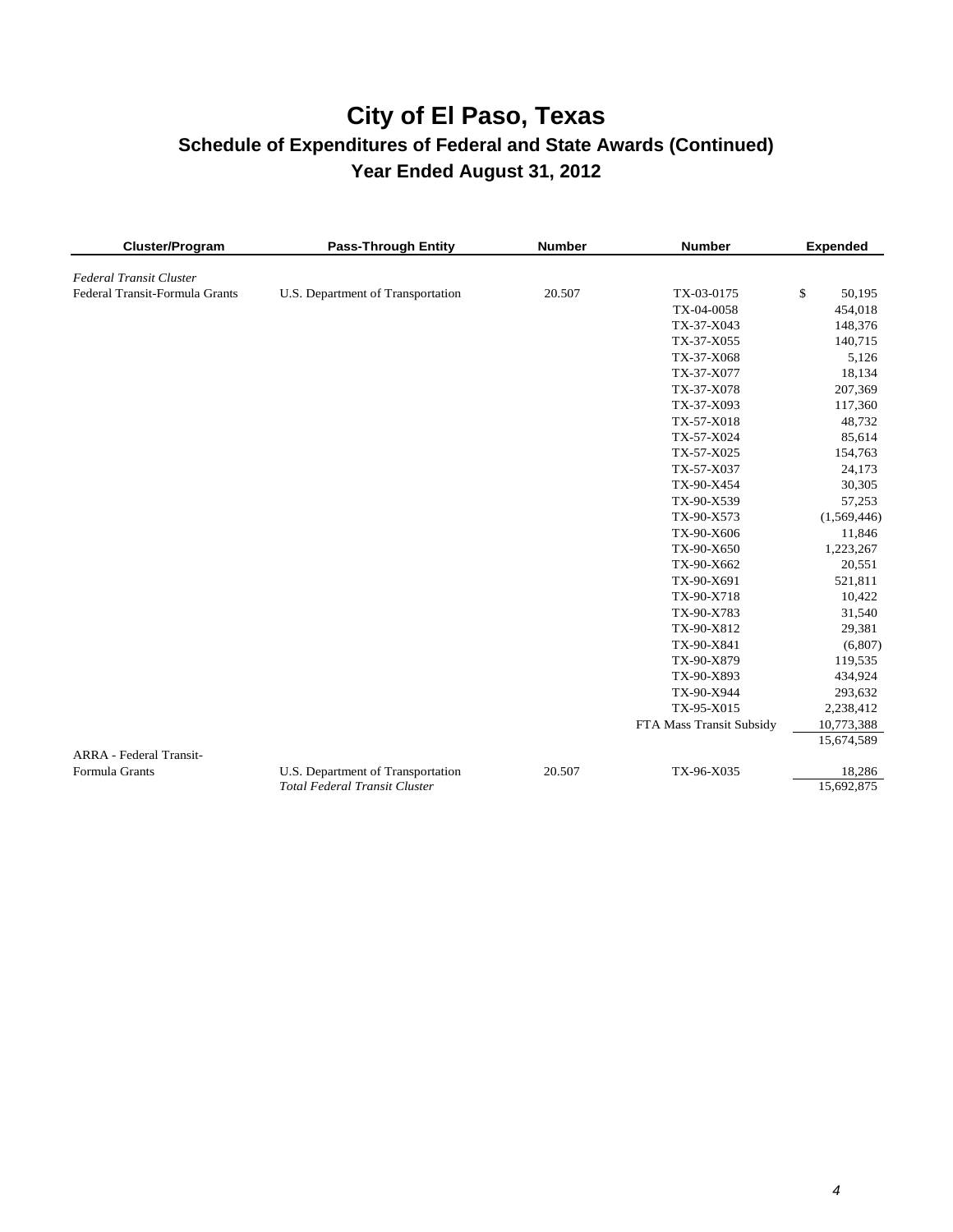### **City of El Paso, Texas Schedule of Expenditures of Federal and State Awards (Continued)**

## **Year Ended August 31, 2012**

| Cluster/Program                                                                                                                   | <b>Pass-Through Entity</b>                                                                  | <b>Number</b> | <b>Number</b>                       | <b>Expended</b>                         |
|-----------------------------------------------------------------------------------------------------------------------------------|---------------------------------------------------------------------------------------------|---------------|-------------------------------------|-----------------------------------------|
| <b>Step Impaired Driving Mobility</b>                                                                                             | U.S. Department of Transportation/ Texas<br>Department of Transportation                    | 20.601        | 2011-ElPasoPD-S-IDM-00034           | 12,431<br>-S                            |
| Occupant Protection Incentive<br>Grants                                                                                           | U.S. Department of Transportation/ Texas<br>Department of Transportation                    | 20.602        | 2011-ElPasoPD-CIOT-00023            | (1, 416)                                |
|                                                                                                                                   | Total Highway Safety Cluster                                                                |               |                                     | 11,015                                  |
|                                                                                                                                   | <b>Total U.S. Department of Transportation</b>                                              |               |                                     | 18,458,814                              |
| Museums for America                                                                                                               | Institute of Museum and Library Services                                                    | 45.301        | MA-04-08-0305-08                    | 44,753                                  |
| <b>Grants</b> to States                                                                                                           | Institute of Museum and Library Services/<br>Texas State Library and Archives<br>Commission | 45.310        | 470-11026<br>476-11028<br>476-12001 | 186,012<br>(3,157)<br>75,832<br>258,687 |
|                                                                                                                                   | <b>Total Institute of Museum and Library Services</b>                                       |               |                                     | 303,440                                 |
| Air Pollution Control Program<br>Support                                                                                          | <b>Environmental Protection Agency</b>                                                      | 66.001        | A-00615411-1<br>A-00615412-1        | 6,897<br>305,955<br>312,852             |
| Surveys, Studies, Research,<br>Investigations, Demonstrations,<br>and Special Purpose Activities<br>Relating to the Clean Air Act | Environmental Protection Agency/Texas<br>Commission on Environmental Quality                | 66.034        | 582-12-86424<br>582-08-72655        | 42,351<br>505<br>42,856                 |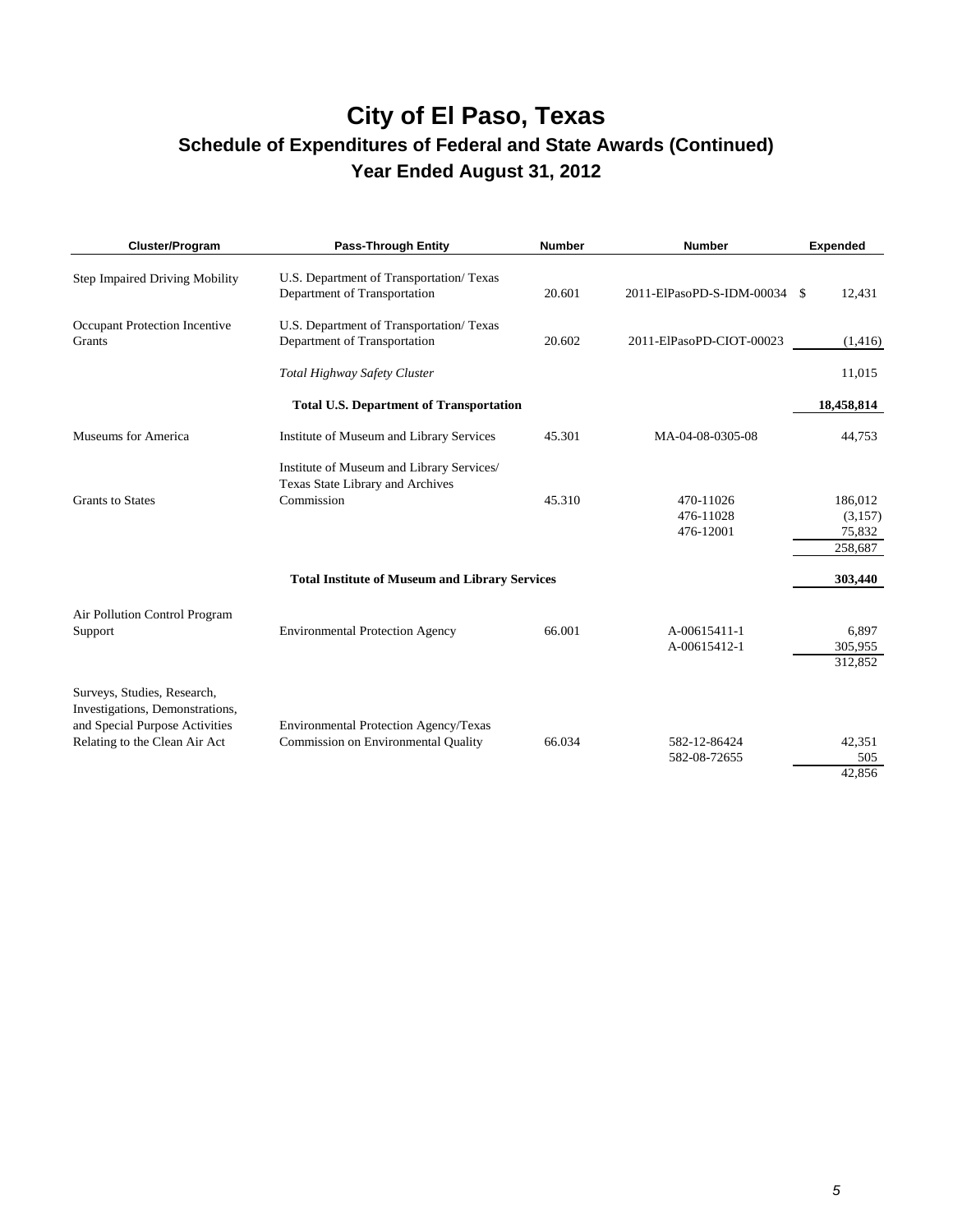| Cluster/Program                                                         | <b>Pass-Through Entity</b>                                    | <b>Number</b> | <b>Number</b>                       | <b>Expended</b>   |
|-------------------------------------------------------------------------|---------------------------------------------------------------|---------------|-------------------------------------|-------------------|
| Performance Partnership Grants                                          | Environmental Protection Agency/Texas                         |               |                                     |                   |
|                                                                         | Commission on Environmental Quality                           | 66.605        | 582-12-86410                        | 93,844<br>\$      |
|                                                                         |                                                               |               | 582-12-86375                        | 27,116<br>120,960 |
|                                                                         |                                                               |               |                                     |                   |
|                                                                         | <b>Total Environmental Protection Agency</b>                  |               |                                     | 476,668           |
| <b>ARRA</b> - Weatherization Assistance                                 | U.S. Department of Energy/Texas                               |               |                                     |                   |
| for Low-Income Persons                                                  | Department of Housing and Community                           |               |                                     |                   |
|                                                                         | Affairs                                                       | 81.042        | 16090000704                         | 1,782,632         |
| ARRA - Energy Efficiency and                                            |                                                               |               |                                     |                   |
| <b>Conservation Block Grant Program</b>                                 | U.S. Department of Energy                                     | 81.128        | EE0000964                           | 1,181,389         |
|                                                                         | <b>Total U.S. Department of Energy</b>                        |               |                                     | 2,964,021         |
| <b>Strengthening Public Health Services</b>                             | Department of Health and Human                                |               |                                     |                   |
| at the Outreach Offices of the U.S.-<br>Mexico Border Health Commission | Services/ Texas Department of State<br><b>Health Services</b> | 93.018        | 2010-034779-001                     | (175)             |
|                                                                         |                                                               |               |                                     |                   |
| Public Health Emergency                                                 | Department of Health and Human                                |               |                                     |                   |
| Preparedness                                                            | Services/ Texas Department of State                           |               |                                     |                   |
|                                                                         | <b>Health Services</b>                                        | 93.069        | 2009-032170-001                     | (72)              |
|                                                                         |                                                               |               | 2010-033393-001C                    | (84)              |
|                                                                         |                                                               |               | 2010-033512-001G<br>2010-035411-001 | (14,998)<br>323   |
|                                                                         |                                                               |               | 2010-035864-001                     | 281               |
|                                                                         |                                                               |               | 2011-038670-001                     | 192,756           |
|                                                                         |                                                               |               | 2011-038678-001                     | 59,726            |
|                                                                         |                                                               |               | 2011-038811-001                     | 568,303           |
|                                                                         |                                                               |               | 2011-038406-001                     | 27,239            |
|                                                                         |                                                               |               |                                     | 833,474           |
| Project Grants and Cooperative                                          | Department of Health and Human                                |               |                                     |                   |
| Agreements for Tuberculosis Control                                     | Services/ Texas Department of State                           |               |                                     |                   |
| Programs                                                                | <b>Health Services</b>                                        | 93.116        | 2010-034144-001                     | (356)             |
|                                                                         |                                                               |               | 2011-037500-001A                    | 135,754           |
|                                                                         |                                                               |               | 2012-040156-001                     | 172,907           |
|                                                                         |                                                               |               |                                     | 308,305           |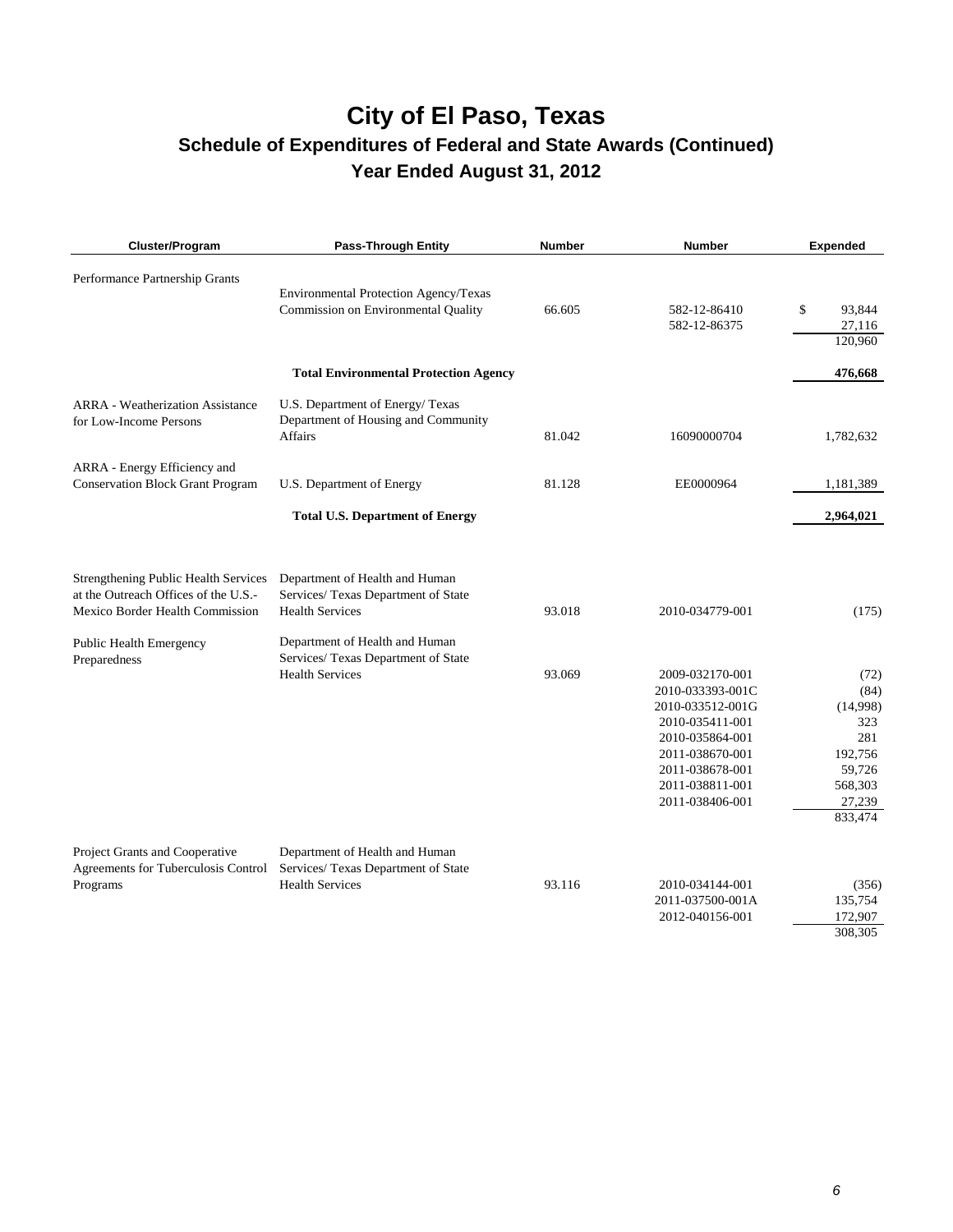| Cluster/Program                                                                                                                                                           | Federal Agency/<br><b>Pass-Through Entity</b>                                                   | <b>CFDA</b><br><b>Number</b> | <b>Grant or Identifying</b><br><b>Number</b>                           | Amount<br><b>Expended</b>           |
|---------------------------------------------------------------------------------------------------------------------------------------------------------------------------|-------------------------------------------------------------------------------------------------|------------------------------|------------------------------------------------------------------------|-------------------------------------|
| <b>Immunization Cluster</b>                                                                                                                                               |                                                                                                 |                              |                                                                        |                                     |
| Immunization                                                                                                                                                              | Department of Health and Human<br>Services/ Texas Department of State<br><b>Health Services</b> | 93.268                       | 2011-033498-001A                                                       | 2,014                               |
|                                                                                                                                                                           | <b>Total Immunization Cluster</b>                                                               |                              |                                                                        | 2,014                               |
| <b>Abstinence Education Program</b>                                                                                                                                       | Department of Health and Human<br><b>Services</b>                                               | 93.235                       | 201204888                                                              | 20,307                              |
| Centers for Disease Control and<br>Prevention-Investigations and<br><b>Technical Assistance</b>                                                                           | Department of Health and Human<br>Services/ Texas Department of State<br><b>Health Services</b> | 93.283                       | 2011-38132                                                             | 39,247                              |
| ARRA - Strengthening Communities<br>Fund                                                                                                                                  | Department of Health and Human<br>Services                                                      | 93.711                       | 90SN0029                                                               | 21,783                              |
| ARRA Prevention and Wellness -<br>States, Territories and Pacific Islands                                                                                                 | Department of Health and Human<br>Services                                                      | 93.723                       | 2011-038248-001                                                        | 7,506                               |
| <b>HIV Prevention Activities-Health</b><br>Department Based                                                                                                               | Department of Health and Human<br>Services/ Texas Department of State<br><b>Health Services</b> | 93.940                       | 2012-040428-001<br>2012-040466-001A                                    | 290,229<br>76,422<br>366,651        |
| Epidemiologic Research Studies of<br>Acquired Immunodeficiency<br>Syndrome (AIDS) and Human<br>Immunodeficiency Virus (HIV)<br>Infection in Selected Population<br>Groups | Department of Health and Human<br>Services/ Texas Department of State<br><b>Health Services</b> | 93.943                       | 2010-034570-001B<br>2011-037512-001<br>2011-037621-001                 | (1)<br>126,791<br>61,834<br>188,624 |
| Human Immunodeficiency Virus<br>(HIV)/Acquired Immunodeficiency<br>Virus Syndrome (AIDS) Surveillance                                                                     | Department of Health and Human<br>Services/ Texas Department of State<br><b>Health Services</b> | 93.944                       | 2011-037582-001<br>2012-040379-001                                     | 5,636<br>11,279<br>16,915           |
| Preventive Health and Health<br>Services Block Grant                                                                                                                      | Department of Health and Human<br>Services/ Texas Department of State<br><b>Health Services</b> | 93.991                       | 2011-035478-001                                                        | 154,089                             |
| Maternal and Child Health Services<br><b>Block Grant to the States</b>                                                                                                    | Department of Health and Human<br>Services/ Texas Department of State<br><b>Health Services</b> | 93.994                       | DSHS 2010-031630-001A<br>DSHS 2011-036930-001A<br>DSHS 2012-039349-001 | 324<br>(850)<br>194,998<br>194,472  |

 **Total U.S. Department of Health and Human Services 2,153,212**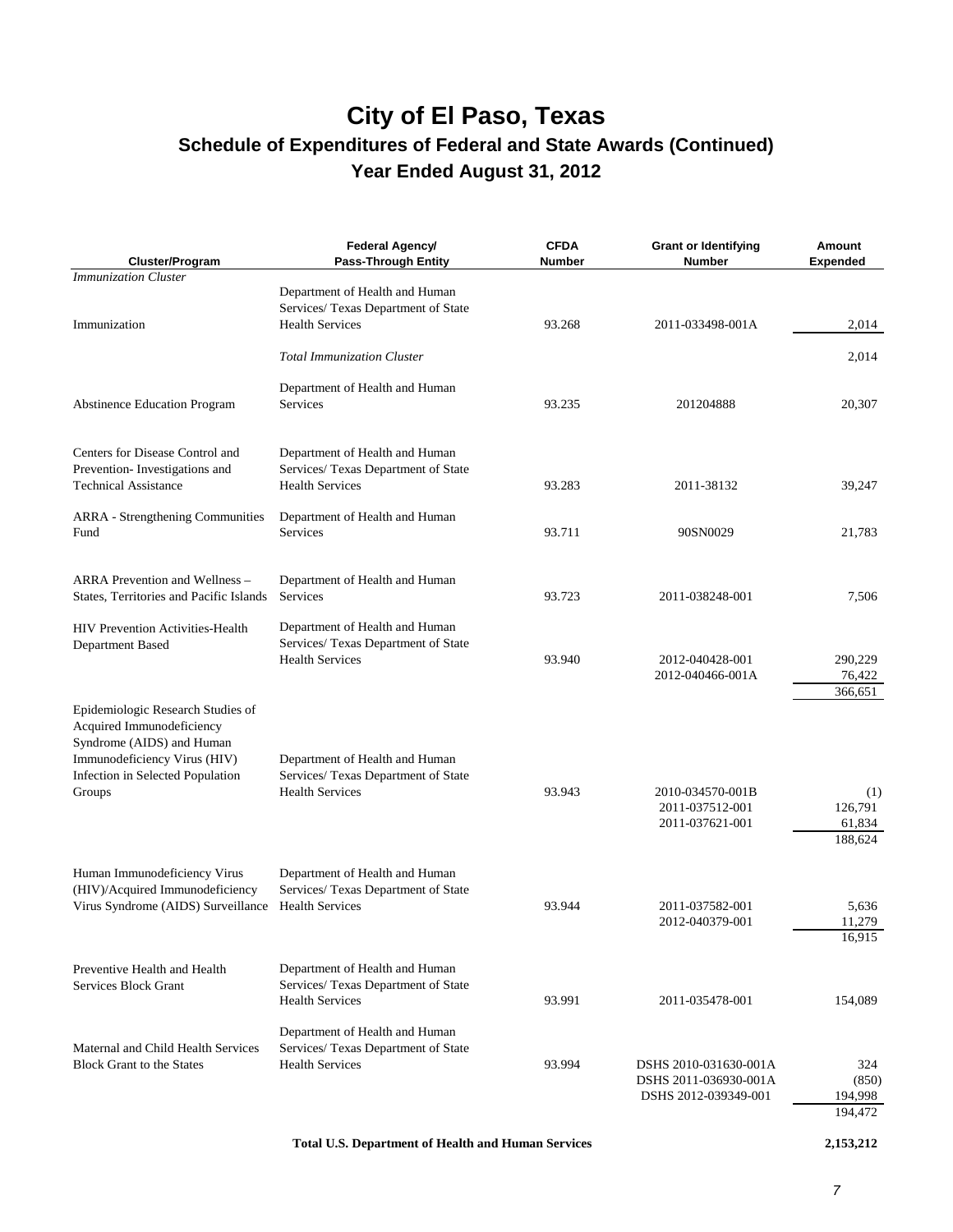## **City of El Paso, Texas Schedule of Expenditures of Federal and State Awards (Continued)**

**Year Ended August 31, 2012** 

| Cluster/Program                        | Federal Agency/<br><b>Pass-Through Entity</b>           | <b>CFDA</b><br><b>Number</b> | <b>Grant or Identifying</b><br><b>Number</b> | Amount<br><b>Expended</b> |
|----------------------------------------|---------------------------------------------------------|------------------------------|----------------------------------------------|---------------------------|
| Retired and Senior Volunteer           | Corporation for National and Community                  |                              |                                              |                           |
| Program                                | Service/ Texas Department of Aging and                  |                              |                                              |                           |
|                                        | <b>Disability Services</b>                              | 94.002                       |                                              | \$<br>149,980             |
| Foster Grandparent/Senior              |                                                         |                              |                                              |                           |
| Companion Cluster                      |                                                         |                              |                                              |                           |
| Foster Grandparent Program             | Corporation for National and Community                  |                              |                                              |                           |
|                                        | Service/ Texas Department of Aging and                  |                              |                                              |                           |
|                                        | <b>Disability Services</b>                              | 94.011                       |                                              | 504,745                   |
|                                        | <b>Total Corporation for National Community Service</b> |                              |                                              | 654,725                   |
| <b>High Intensity Drug Trafficking</b> |                                                         |                              |                                              |                           |
| Areas Program                          | Executive Office of the President                       | 95.001                       | G09SW0007A                                   | 1,401                     |
|                                        |                                                         |                              | G10SW0007A                                   | 100,455                   |
|                                        |                                                         |                              | G11SW0007A                                   | 1,597,265                 |
|                                        |                                                         |                              | <b>SW-TXW-0522H</b>                          | 3,642                     |
|                                        |                                                         |                              | G12SW0007A55                                 | 395,389                   |
|                                        |                                                         |                              | G12SW0007A56                                 | 66,844                    |
|                                        |                                                         |                              | G12SW0007A57                                 | 212,383                   |
|                                        |                                                         |                              | G12SW0007A58                                 | 74,741                    |
|                                        |                                                         |                              | G12SW0007A59                                 | 1,656                     |
|                                        |                                                         |                              | G12SW0007A60                                 | 4,827                     |
|                                        |                                                         |                              | G12SW0007A61                                 | 10,465                    |
|                                        | <b>Total Executive Office of the President</b>          |                              |                                              | 2,469,068                 |
| Homeland Security Cluster              |                                                         |                              |                                              |                           |
| Homeland Security Grant Program        | U.S. Department of Homeland Security                    | 97.067                       | 2010-SR-48141-02                             | 1,566,311                 |
| Homeland Security Grant Program        | U.S. Department of Homeland Security/                   |                              |                                              |                           |
|                                        | Texas Department of Public Safety                       | 97.067                       | Operation Stonegarden                        | 58,475                    |
| Metropolitan Medical Response          | U.S. Department of Homeland Security/                   |                              |                                              |                           |
| System                                 | Texas Department of Public Safety                       | 97.071                       | 2009-SS-T9-0064                              | 214,403                   |
|                                        |                                                         |                              | 2010-SS-T0-8-13                              | 282,679                   |
|                                        |                                                         |                              | EMW-2003-FP-02038                            | (336)                     |
|                                        |                                                         |                              |                                              | 496,746                   |
|                                        |                                                         |                              |                                              |                           |
|                                        | <b>Total Homeland Security Cluster</b>                  |                              |                                              | 2,121,532                 |
| Non-Profit Security Program            | U.S. Department of Homeland Security/                   |                              |                                              |                           |
|                                        | Texas Department of Public Safety                       | 97.008                       | 2008-GE-T8-0034                              | 123,205                   |
|                                        |                                                         |                              | 2009-SS-T9-0064                              | 2,157,478                 |
|                                        |                                                         |                              | 2010-SS-T0-8-02                              | 28,470                    |
|                                        |                                                         |                              | 2010-SS-T0-8-03                              | 645,333                   |
|                                        |                                                         |                              | 2010-SS-T0-8-05                              | 300,000                   |
|                                        |                                                         |                              | 2010-SS-T0-8-06                              | 663,125                   |
|                                        |                                                         |                              | 2010-SS-T0-8-07                              | 28,042                    |
|                                        |                                                         |                              | 2010-SS-T0-8-08                              | 5,366                     |
|                                        |                                                         |                              | 2010-SS-T0-8-09                              | 2,817                     |
|                                        |                                                         |                              | 2010-SS-T0-8-10                              | 37,321                    |
|                                        |                                                         |                              | 2010-SS-T0-8-11                              | 237,657                   |
|                                        |                                                         |                              | 2010-SS-T0-8-12                              | 151,849                   |
|                                        |                                                         |                              | 2010-SS-T0-8-15                              | 2,995                     |

4,383,658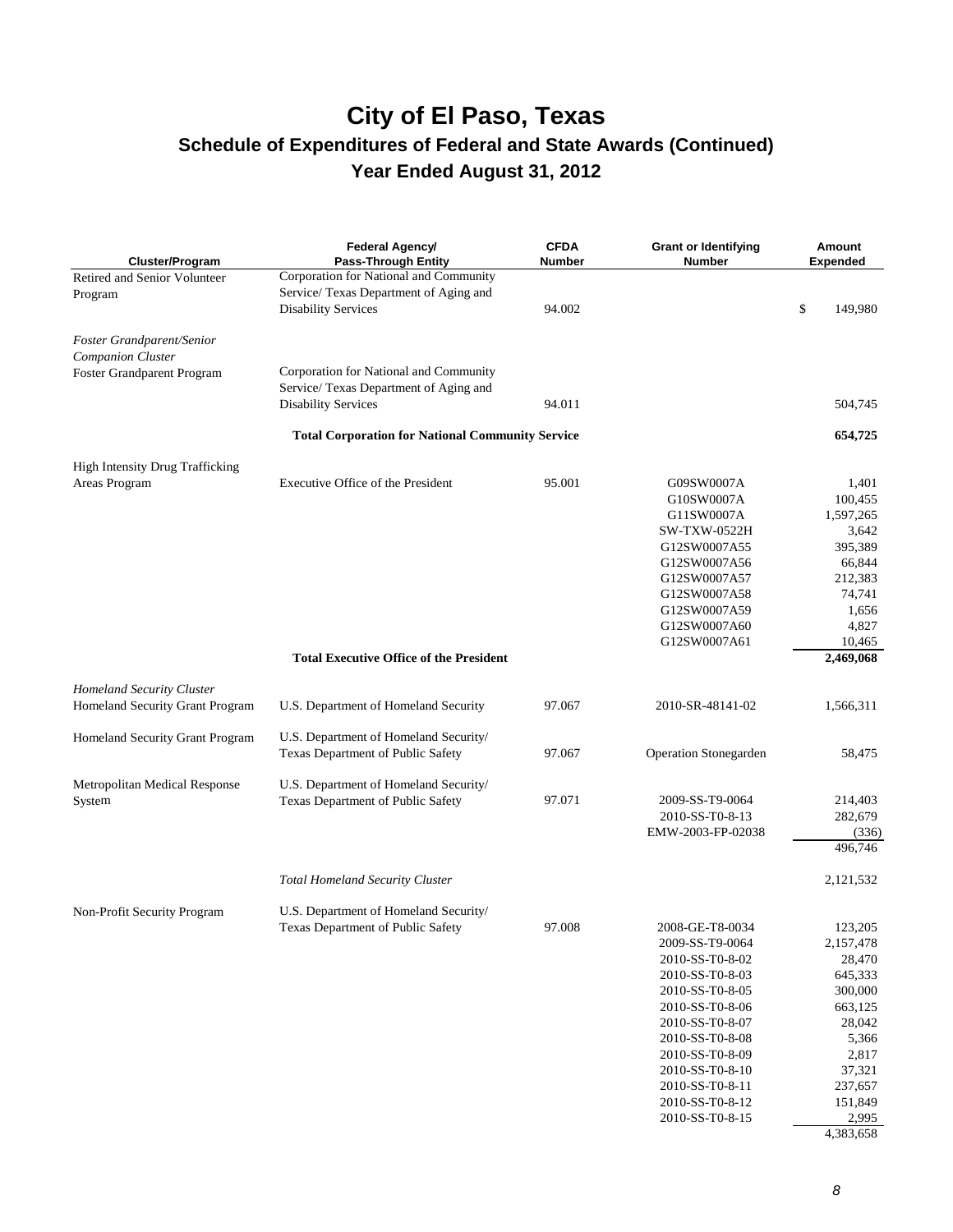| Cluster/Program                                   | Federal Agency/<br><b>Pass-Through Entity</b>                                     | <b>CFDA</b><br><b>Number</b> | <b>Grant or Identifying</b><br><b>Number</b>          | Amount<br><b>Expended</b>               |
|---------------------------------------------------|-----------------------------------------------------------------------------------|------------------------------|-------------------------------------------------------|-----------------------------------------|
| <b>Emergency Management</b><br>Performance Grants | U.S. Department of Homeland Security/<br>Texas Department of Public Safety        | 97.042                       | 11TX-EMPG-0778<br>12TX-EMPG-0778                      | \$<br>97,047<br>196,045<br>293,092      |
| Assistance to Firefighters<br>Grant               | U.S. Department of Homeland Security/<br>Texas Department of Public Safety        | 97.044                       | EMWF005557<br><b>EMWFH00553</b>                       | 1,226,388<br>766,572<br>1,992,960       |
| <b>State Homeland Security Program</b>            | U.S. Department of Homeland Security/<br>Texas Department of Public Safety        | 97.073                       | 2008-GE-T8-0034<br>2009-SS-T9-0064<br>2010-SS-T0-8-14 | 24,862<br>118,144<br>191,979<br>334,985 |
| <b>Buffer Zone Protection Program</b><br>(BZPP)   | U.S. Department of Homeland Security/<br><b>Texas Department of Public Safety</b> | 97.078                       | 08-SRA-BZ-24000<br>09-GA-BZ-24000                     | (1,522)<br>581,340<br>579,818           |
|                                                   | Homeland Security Biowatch Program Department of Homeland Security/TCEQ           | 97.091                       | 582-12-86404                                          | 208,049                                 |
| Assistance to Firefighters Grant<br>(ARRA)        | U.S. Department of Homeland Security                                              | 97.115                       | F.S. #31                                              | 367,036                                 |
|                                                   | <b>Total U.S. Department of Homeland Security</b>                                 |                              |                                                       | 10,281,130                              |
| <b>Total Federal Awards Expended</b>              |                                                                                   |                              |                                                       | 66,946,718                              |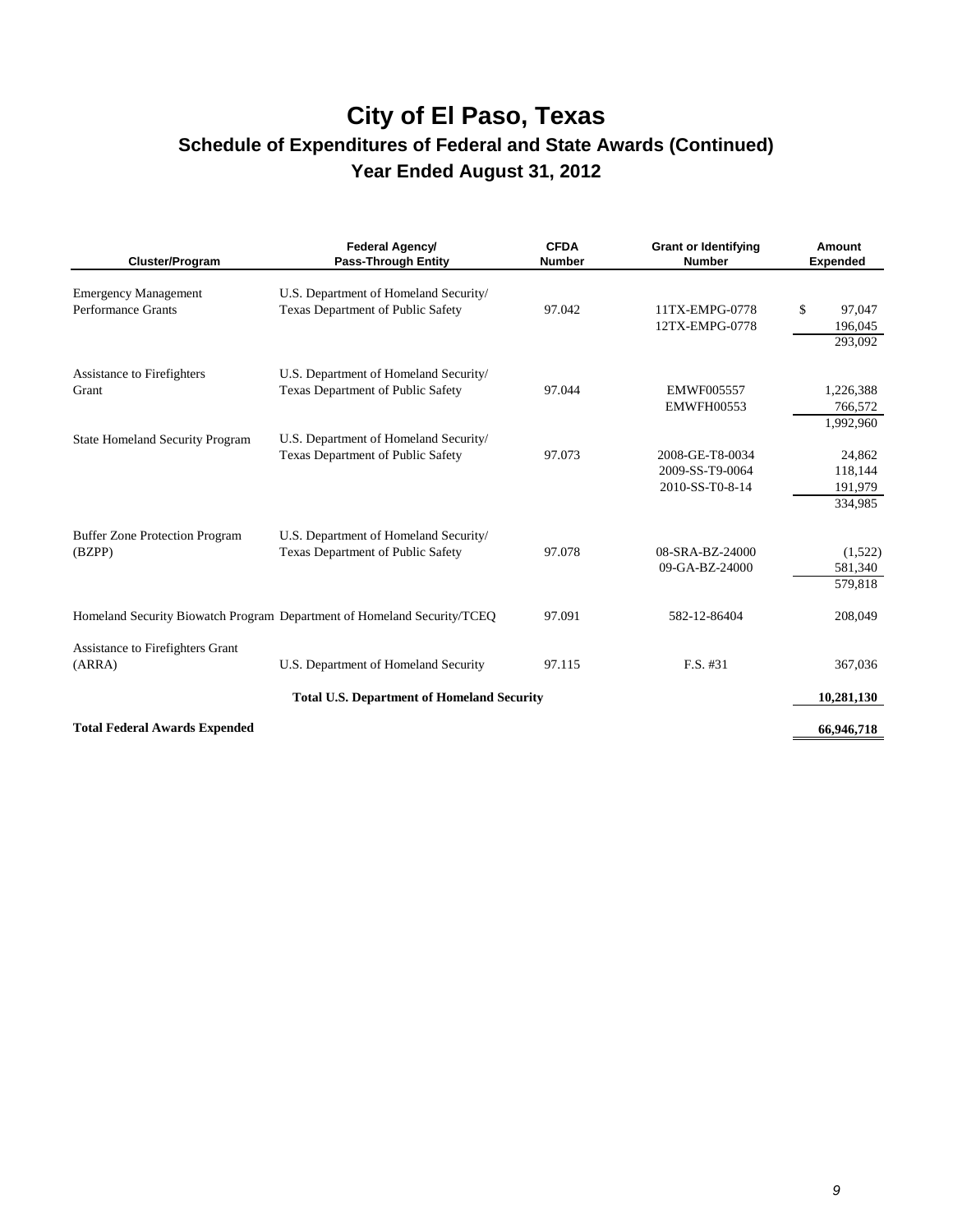| <b>Granting Agency/Grant Program</b>                    | <b>Grant or</b><br><b>Identifying Number</b> | <b>Amount</b><br><b>Expended</b> |
|---------------------------------------------------------|----------------------------------------------|----------------------------------|
| Texas State Library & Archive Commission                |                                              |                                  |
| <b>Loan Star Libraries Grant</b>                        | 442-11643                                    | 1.153                            |
|                                                         |                                              | 1,153                            |
| <b>Texas Parks and Wildlife</b>                         |                                              |                                  |
| <b>Sandstone Ranch Park</b>                             | 55-000007                                    | 207,764                          |
|                                                         |                                              | 207,764                          |
| <b>Texas Department of State Health Services</b>        |                                              |                                  |
| Division of Prevention and Preparedness                 |                                              |                                  |
| <b>Infectious Disease Control</b>                       | 2012-038651                                  | 4,950                            |
| Zoonosis                                                | 2011-038016                                  | 40,020                           |
| PHP LRN Laboratory Program                              | 2010-035277-001                              | 183                              |
| Immunization                                            | 2012-039044-001A                             | 1,658,102                        |
| Tuberculosis Prevention and Control                     | 2011-035279-001                              | 2,308                            |
| Tuberculosis Prevention and Control                     | 2012-039044-001                              | 561,230                          |
| <b>Total Division of Prevention and Preparedness</b>    |                                              | 2,266,793                        |
| Division for Family and Community Health Services       |                                              |                                  |
| Title V Fee for Service Program                         | 2010-034122-001                              | 1,392                            |
| Title V Fee for Service Program                         | 2011-037010-001A                             | 2,000                            |
| Total Division for Family and Community Health Services |                                              | 3,392                            |
| Area Info Center                                        | 529-07-0105-00024B                           | 18                               |
| Area Info Center - HHSC                                 | 529-07-0105-00024E                           | 20,776                           |
| Area Info Center - HHSC                                 | 529-11-0001-00024                            | 1,164                            |
| Area Info Center - HHSC                                 | 529-11-0001-0024                             | 232,409                          |
|                                                         |                                              | 254,367                          |
| <b>Total Texas Department of State Health Services</b>  |                                              | 2,524,552                        |
|                                                         |                                              |                                  |
| <b>Texas Automobile Theft Prevention Authority</b>      |                                              |                                  |
| <b>ATPA Border Partners</b>                             | SA-T01-10050-11                              | 293                              |
| <b>ATPA Border Partners</b>                             | SA-T01-10050-12                              | 1,539,986                        |
|                                                         |                                              | 1,540,279                        |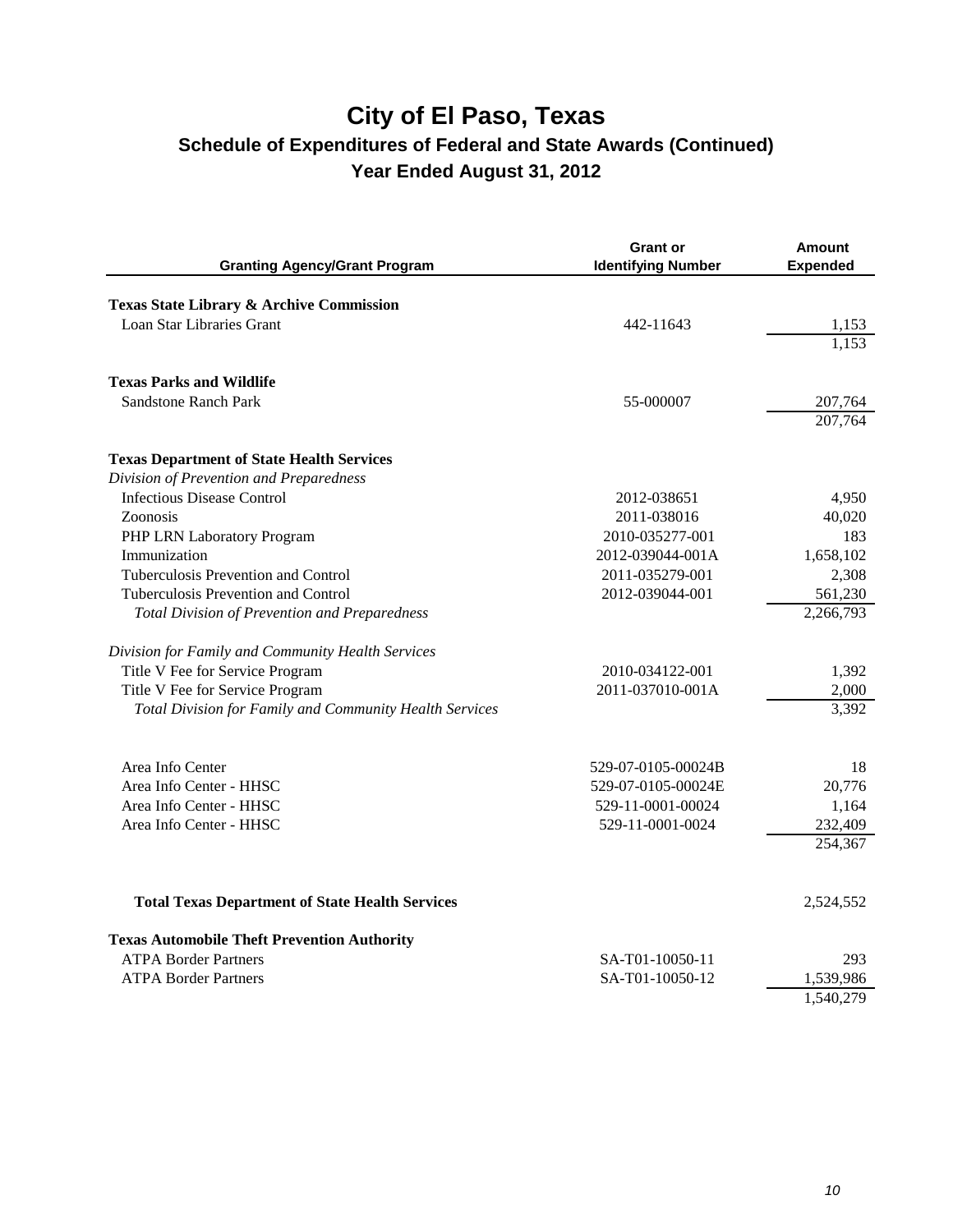| <b>Granting Agency/Grant Program</b>                     | <b>Grant or</b><br><b>Identifying Number</b> | Amount<br><b>Expended</b> |
|----------------------------------------------------------|----------------------------------------------|---------------------------|
| <b>Texas Commission on the Arts</b>                      |                                              |                           |
|                                                          | 11-32402                                     | \$<br>149                 |
| <b>Htx Settlement Legac</b>                              |                                              |                           |
| <b>TCA Education</b>                                     |                                              | 1,249                     |
| <b>TCA Operation</b>                                     |                                              | 6,471                     |
| <b>TCA Operations</b>                                    |                                              | 7,364                     |
| <b>TCA Sub Granting</b>                                  |                                              | 13,861                    |
|                                                          |                                              | 29,094                    |
| <b>Texas Department of Housing and Community Affairs</b> |                                              |                           |
| Homeless Housing and Services Program (HHSP) Market Int  | 66120001331                                  | 51,461                    |
| Homeless Housing and Services Program (HHSP) General Rev | 66120001331                                  | 70,078                    |
| Homeless Housing and Services Program (HHSP) Housing Trs | 66120001331                                  | 903                       |
| Total Departmetn of Housing and Community Affairs        |                                              | 122,442                   |
| Office of the Governor, Criminal Justice Division        |                                              |                           |
| Gang Initiative Grant                                    | 2430601                                      | 3,190                     |
| Gang Suppression                                         | CG-10-J20-23211-01                           | 3,802                     |
|                                                          |                                              | 6,992                     |
| <b>Total State Awards Expended</b>                       |                                              | 4,432,276                 |
| <b>Total Federal and State Awards Expended</b>           |                                              | 71,378,994                |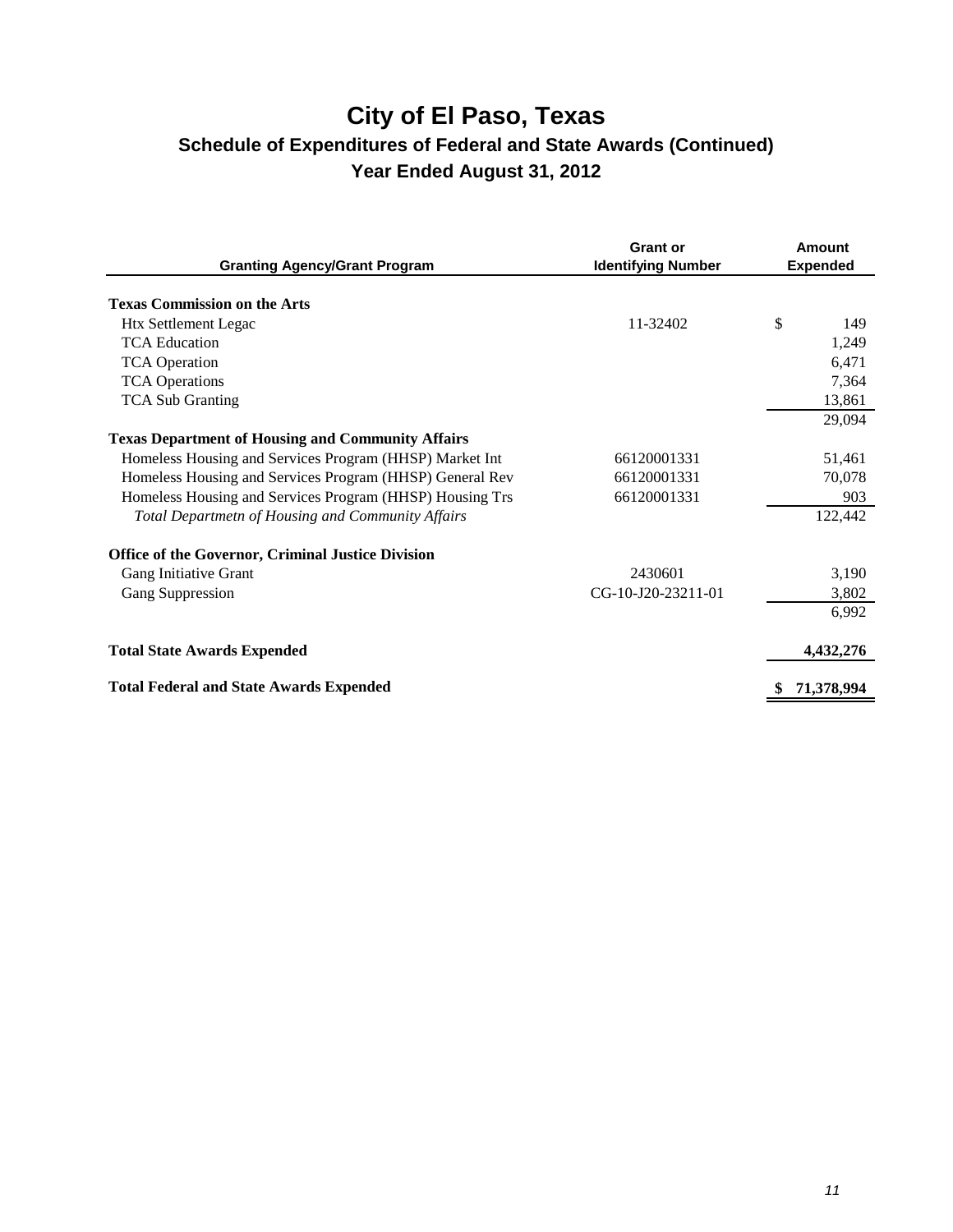#### *Notes to Schedule*

1. This schedule includes the federal and state awards activity of all federal and state financial assistance programs of the City of El Paso, Texas, and is presented on the cash basis of accounting, except for the FAA Airport Improvement grant and the FTA Capital and Planning grants, which use the full accrual basis of accounting. The information in this schedule is presented in accordance with the requirements of OMB Circular A-133, *Audits of States, Local Governments, and Non-Profit Organizations*. Therefore, some amounts presented in this schedule may differ from amounts presented in, or used in the preparation of, the basic financial statements.

The accompanying schedule of expenditures of federal and state awards presents activity of all federal and state financial assistance programs of the City for the year ended August 31, 2012, except for the financial assistance received by the Public Service Board – El Paso Water Utilities. The City's reporting entity is defined in note  $1(A)$  of the City's basic financial statements. Federal and state awards received directly from federal and state agencies, as well as federal and state financial assistance passed through other entities, are included on the schedule of expenditures of federal and state awards.

- 2. Amounts reported in the accompanying schedule of expenditures of federal and state awards may not agree with the amounts reported in the related federal and state financial reports filed with grantor agencies because of accruals that would be included in the subsequent reports filed with the agencies.
- 3. Of the federal and state expenditures presented in this schedule, the City provided federal awards to subrecipients as follows:

| Program                                                               | <b>Number</b> | <b>Subrecipient</b> |    | <b>Provided</b> |
|-----------------------------------------------------------------------|---------------|---------------------|----|-----------------|
| <b>State Subrecipient Awards</b><br>Arts Create/Arts Respond Programs | N/A           | Various             | \$ | 1,166           |
| Homeless Housing and Services<br>Program (HHDP)                       | N/A           | Various             |    | 122,442         |
| <b>Total State Subrecipient Awards</b>                                |               |                     | -S | 123,608         |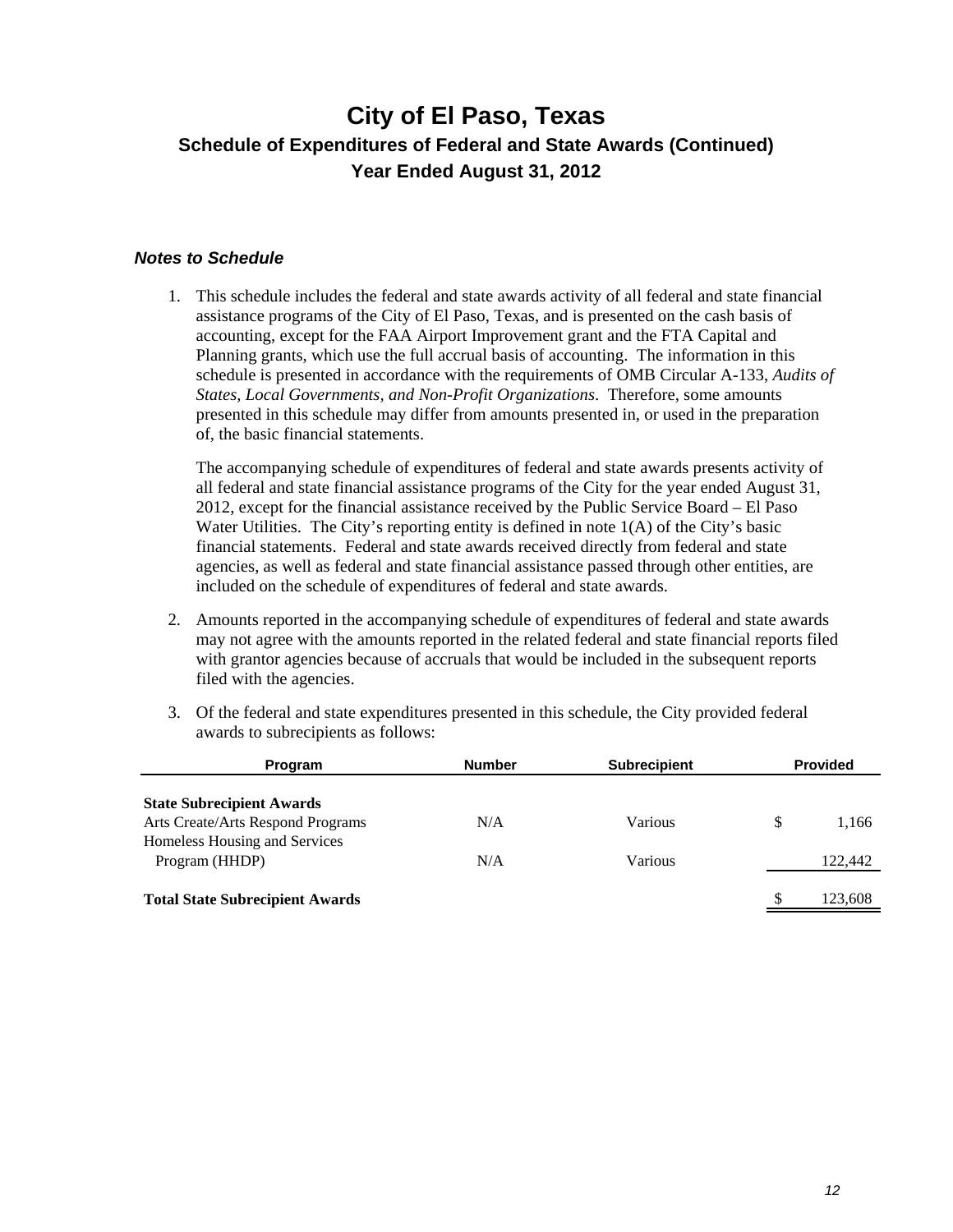| Program                                  | <b>CFDA</b><br><b>Number</b> | <b>Subrecipient</b>     | Amount<br><b>Provided</b> |
|------------------------------------------|------------------------------|-------------------------|---------------------------|
| <b>Federal Subrecipient Awards</b>       |                              |                         |                           |
| <b>CDBG</b> Entitlement Cluster          |                              |                         |                           |
| <b>Community Development Block</b>       |                              |                         |                           |
| <b>Grants/Entitlement Grants</b>         | 14.218                       | Various                 | \$<br>1,333,577           |
| <b>Emergency Shelter Grants Program</b>  | 14.231                       | Various                 | 343.797                   |
| Housing Opportunities for                |                              | International           |                           |
| Persons with AIDs                        | 14.241                       | <b>AIDS</b> Empowerment | 364,987                   |
| <b>Empowerment Zones Program</b>         | 14.244                       | Various                 | 166.895                   |
| ARRA - Homelessness Prevention           |                              |                         |                           |
| and Rapid Re-Housing Program (HPRP)      | 14.257                       | Various                 | 569,987                   |
| <b>Total Federal Subrecipient Awards</b> |                              |                         | 2,779,243                 |
|                                          |                              |                         |                           |

4. The City administers federal loan programs. These programs are initiated with a grant of federal funds and are sustained after the original money is distributed in loans by using principal payments for subsequent loans to qualified borrowers. The interest received is considered to be program income and is used to pay administrative costs associated with the programs as well as for subsequent loans. As of August 31, 2012, outstanding principal balances of these loans were as follows:

| <b>Federal Grantor/Program Title</b>                         | <b>CFDA</b><br><b>Number</b> | Loans<br><b>Receivable</b><br><b>Principal</b> |
|--------------------------------------------------------------|------------------------------|------------------------------------------------|
| Department of Housing and Urban Development:                 |                              |                                                |
| <b>Community Development Block Grants/Entitlement Grants</b> | 14.218                       | S<br>9.354.900                                 |
| <b>HOME</b> Investment Partnerships Program                  | 14.239                       | 23,982,074                                     |
| <b>Empowerment Zones Program</b>                             | 14.244                       | 2,190,440                                      |
|                                                              |                              |                                                |
| Total revolving loans                                        |                              | 35,527,414                                     |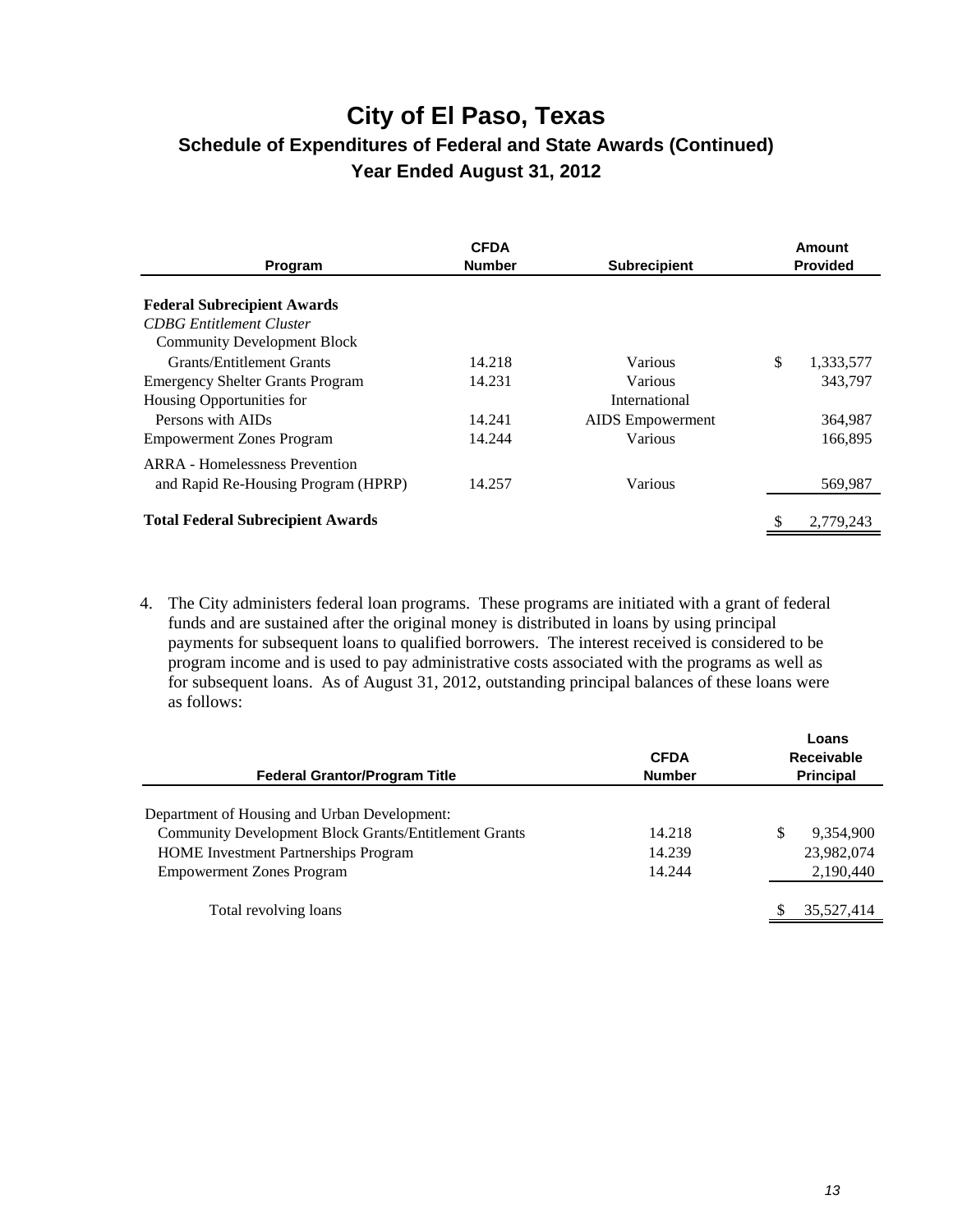### **City of El Paso, Texas**

### **Schedule of Expenditures of Federal and State Awards (Continued) Year Ended August 31, 2012**

- 5. During fiscal year ended August 31, 1992, the City received a \$3,000,000 federal loan for construction work on the International Zaragosa Bridge. The balance of the loan at August 31, 2012 is \$950,000.
- 6. The accompanying schedule reflects certain adjustments resulting from fiscal adjustments to closed grants and transfers between grants. As a result, certain grants show negative expenditures.
- 7. Federal and state financial assistance programs are reported in the City's financial statements primarily in the Community Development Block Grants and Nonmajor Governmental Funds. Certain programs are included in the enterprise funds, of which certain grants are reported as capital contributions in the Income (Loss) Before Capital Contributions and Transfers section of the Statement of Revenues, Expenses, and Changes in Fund Net Assets (Deficit) Proprietary Funds.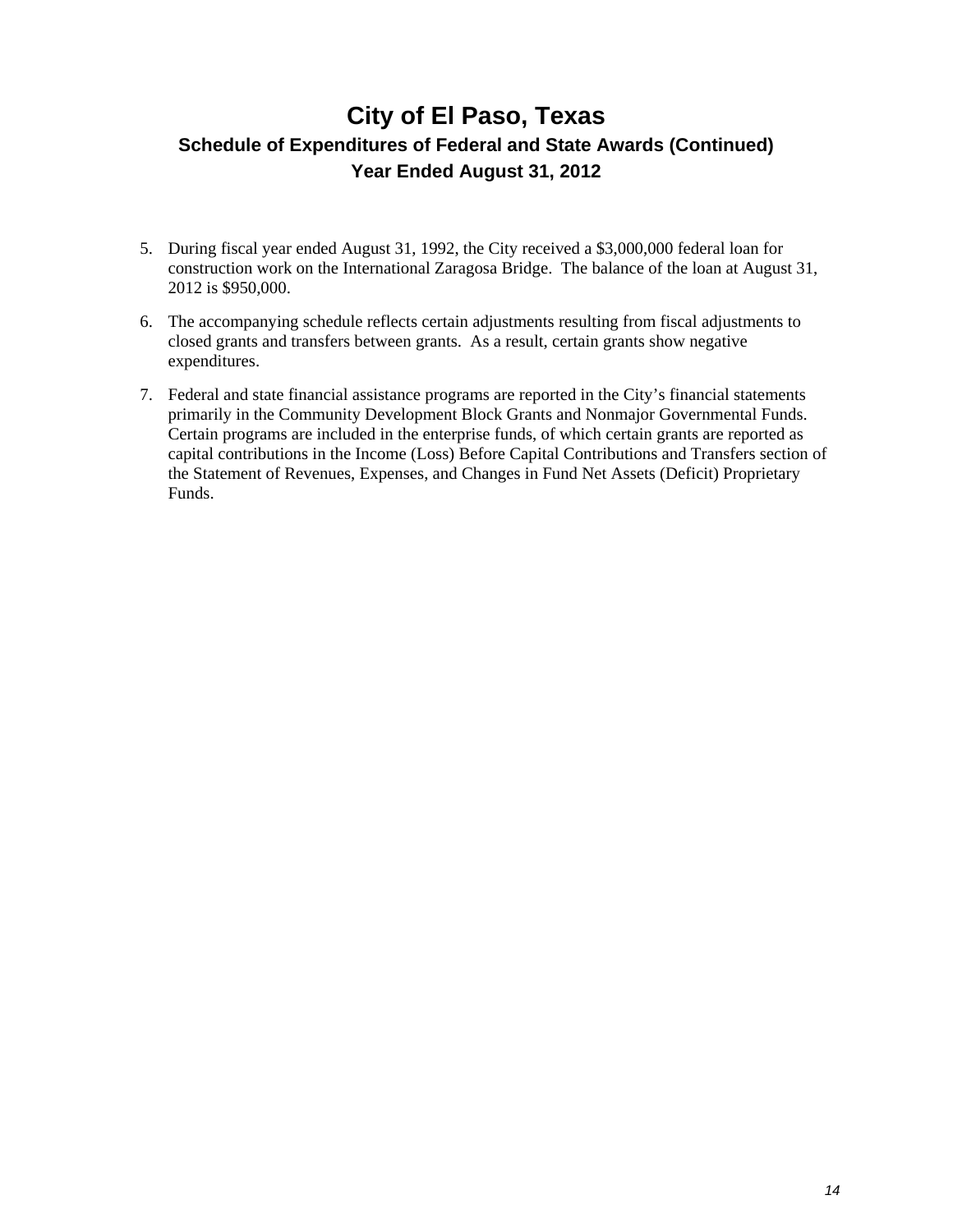

#### **Independent Accountants' Report on Internal Control Over Financial Reporting and on Compliance and Other Matters Based on an Audit of the Financial Statements Performed in Accordance with**  *Government Auditing Standards* **and the State of Texas** *Uniform Grant Management Standards*

The Honorable Mayor and Members of the City Council City of El Paso, Texas El Paso, Texas

We have audited the financial statements of the governmental activities, the business-type activities, the discretely presented component unit, each major fund, and the aggregate remaining fund information of the City of El Paso, Texas (the City) as of and for the year ended August 31, 2012, which collectively comprise the City's basic financial statements, and have issued our report thereon dated February 28, 2013, which contained a reference to the reports of other accountants. We conducted our audit in accordance with auditing standards generally accepted in the United States of America and the standards applicable to financial audits contained in *Government Auditing Standards*, issued by the Comptroller General of the United States and the State of Texas *Uniform Grant Management Standards*, issued by the Governor's Office of Budget and Planning. The financial statements of the El Paso City Employees' Pension Fund, a fiduciary fund included within the aggregate remaining fund information, were not audited in accordance with *Government Auditing Standards* and the State of Texas *Uniform Grant Management Standards*. Other accountants audited the financial statements of the El Paso Firemen and Policemen's Pension Fund and the Public Service Board - El Paso Water Utilities, as described in our report on the City's financial statements. This report does not include the results of the other accountants' testing of internal control over financial reporting or compliance and other matters that are reported on separately by those accountants. The financial statements of the El Paso Firemen and Policemen's Pension Fund, a fiduciary fund included within the aggregate remaining fund information, were not audited in accordance with *Government Auditing Standards* and the State of Texas *Uniform Grant Management Standards*. The financial statements of the Public Service Board - El Paso Water Utilities were not audited in accordance with the State of Texas *Uniform Grant Management Standards*.

#### **Internal Control Over Financial Reporting**

Management of the City is responsible for establishing and maintaining effective internal control over financial reporting. In planning and performing our audit, we considered the City's internal control over financial reporting as a basis for designing our auditing procedures for the purpose of expressing our opinions on the financial statements, but not for the purpose of expressing an opinion on the effectiveness of the City's internal control over financial reporting. Accordingly, we do not express an opinion on the effectiveness of the City's internal control over financial reporting.



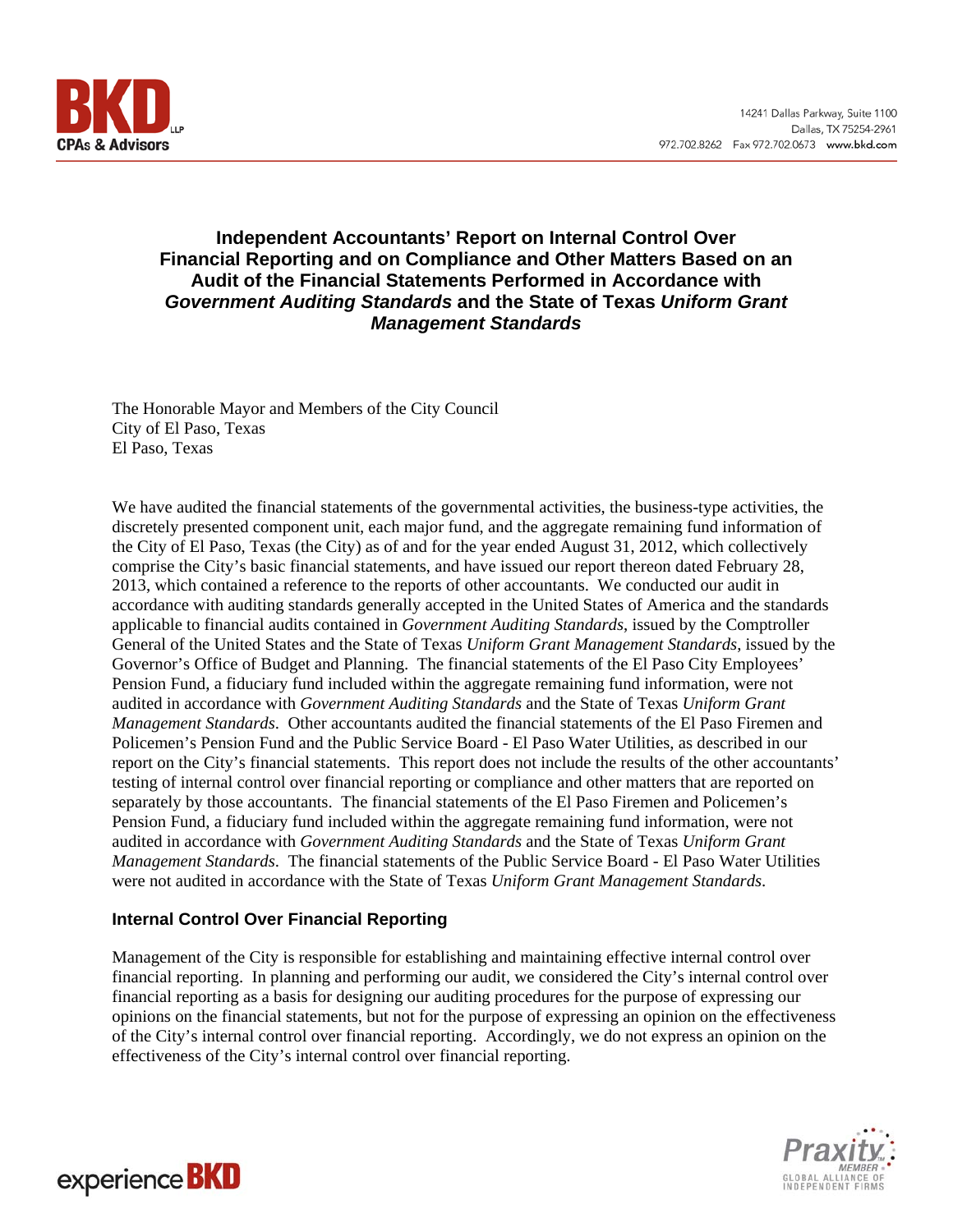The Honorable Mayor and Members of the City Council City of El Paso, Texas Page 16

A deficiency in internal control exists when the design or operation of a control does not allow management or employees, in the normal course of performing their assigned functions, to prevent or detect and correct misstatements on a timely basis. A material weakness is a deficiency, or a combination of deficiencies, in internal control such that there is a reasonable possibility that a material misstatement of the City's financial statements will not be prevented or detected and corrected on a timely basis.

Our consideration of internal control over financial reporting was for the limited purpose described in the first paragraph of this section and would not necessarily identify all deficiencies in internal control that might be deficiencies, significant deficiencies, or material weaknesses. We did not identify any deficiencies in internal control over financial reporting that we consider to be material weaknesses as defined above.

#### **Compliance and Other Matters**

As part of obtaining reasonable assurance about whether the City's financial statements are free of material misstatement, we performed tests of its compliance with certain provisions of laws, regulations, contracts and grant agreements, noncompliance with which could have a direct and material effect on the determination of financial statement amounts. However, providing an opinion on compliance with those provisions was not an objective of our audit and, accordingly, we do not express such an opinion. The results of our tests disclosed no instances of noncompliance or other matters that are required to be reported under *Government Auditing Standards* or the State of Texas *Uniform Grant Management Standards.*

This report is intended solely for the information and use of the Mayor, City Council, and management of the City, the federal cognizant agency, other federal and state awarding agencies and pass-through entities and is not intended to be and should not be used by anyone other than these specified parties.

BKDUP

February 28, 2013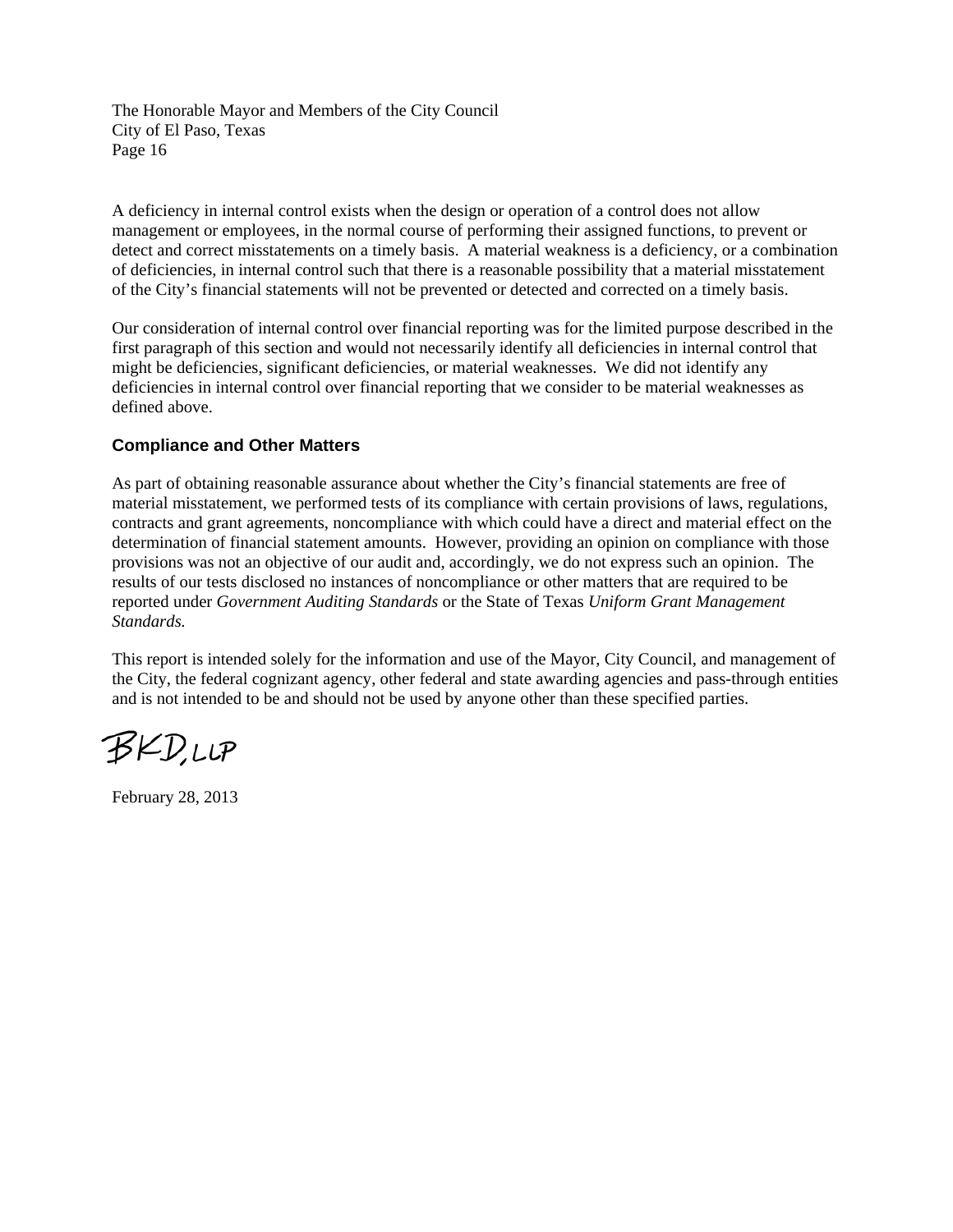

#### **Independent Accountants' Report on Compliance with Requirements That Could Have a Direct and Material Effect on Each Major Federal and State Program and on Internal Control Over Compliance and Schedule of Expenditures of Federal and State Awards in Accordance with OMB Circular A-133 and the State of Texas**  *Uniform Grant Management Standards*

The Honorable Mayor and Members of the City Council City of El Paso, Texas El Paso, Texas

#### **Compliance**

We have audited the compliance of the City of El Paso, Texas (the City) with the types of compliance requirements described in the U.S. Office of Management and Budget (OMB) *Circular A-133 Compliance Supplement* and the State of Texas *Uniform Grant Management Standards* that could have a direct and material effect on each of its major federal and state programs for the year ended August 31, 2012. The City's major federal and state programs are identified in the summary of auditor's results section of the accompanying schedule of findings and questioned costs. Compliance with the requirements of laws, regulations, contracts, and grants applicable to each of its major federal and state programs is the responsibility of the City's management. Our responsibility is to express an opinion on the compliance of the City based on our audit.

The City's basic financial statements include operations of the Public Service Board –El Paso Water Utilities (EPWU), a discretely presented component unit of the City, which received \$5,229,595 in federal awards for the year ended February 28, 2012, which are not included in the schedule during the year ended August 31, 2012. Our audit, described below, did not include the operations of the EPWU because the component unit engaged other accountants to perform an audit in accordance with OMB Circular A-133.

We conducted our audit of compliance in accordance with auditing standards generally accepted in the United States of America; the standards applicable to financial audits contained in *Government Auditing Standards*, issued by the Comptroller General of the United States; and OMB Circular A-133, *Audits of States, Local Governments, and Non-Profit Organizations*, and the State of Texas *Uniform Grant Management Standards*. Those standards, OMB Circular A-133 and the Texas Uniform Grant Management Standards require that we plan and perform the audit to obtain reasonable assurance about whether noncompliance with the types of compliance requirements referred to above that could have a direct and material effect on a major federal or state program occurred. An audit includes examining, on a test basis, evidence about the City's compliance with those requirements and performing such other procedures as we considered necessary in the circumstances. We believe that our audit provides a reasonable basis for our opinion. Our audit does not provide a legal determination on the City's compliance with those requirements.



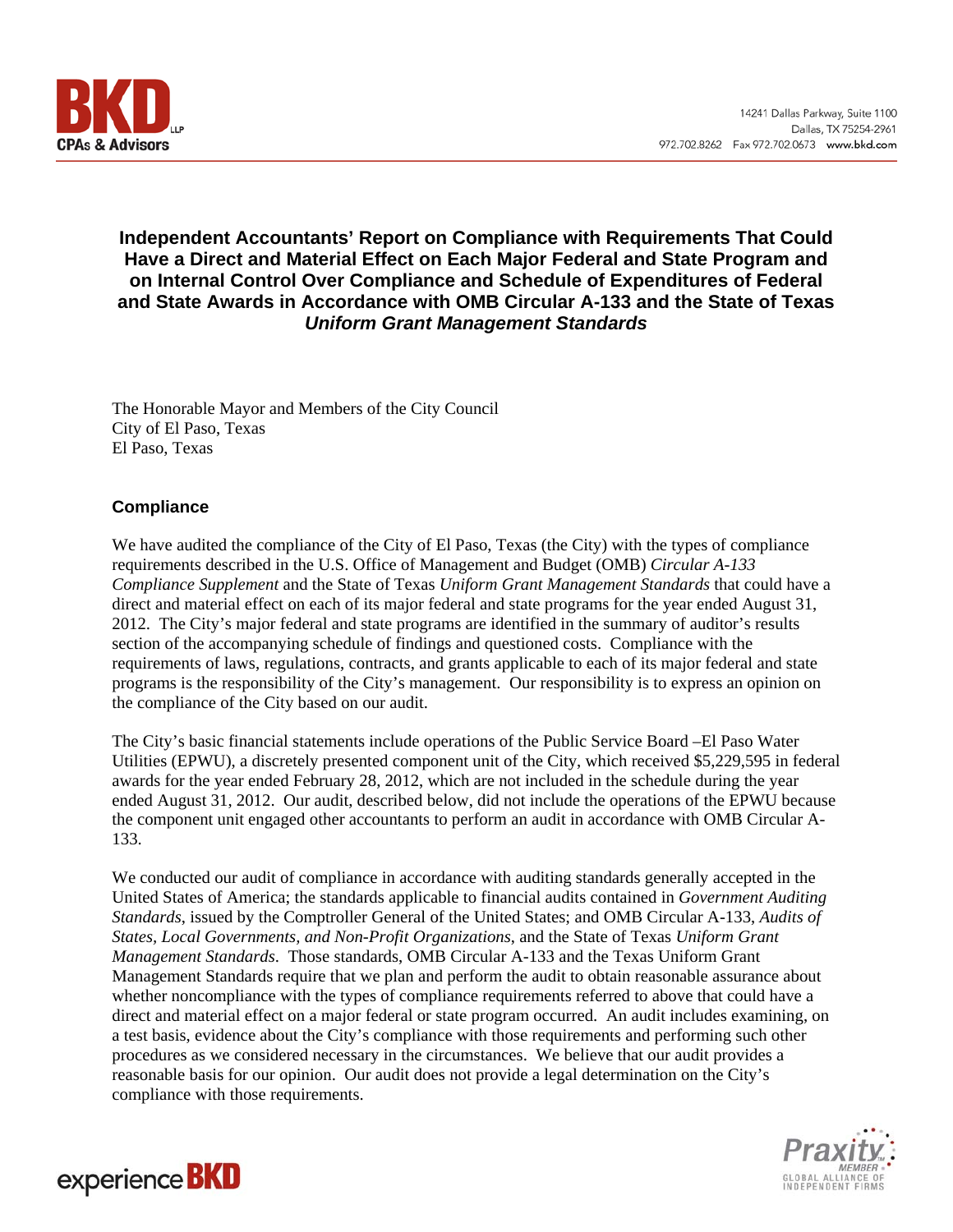The Honorable Mayor and Members of the City Council City of El Paso, Texas Page 18

In our opinion, the City complied, in all material respects, with the compliance requirements referred to above that could have a direct and material effect on each of its major federal and state programs for the year ended August 31, 2012.

#### **Internal Control Over Compliance**

The management of the City is responsible for establishing and maintaining effective internal control over compliance with the requirements of laws, regulations, contracts, and grants applicable to federal and state programs. In planning and performing our audit, we considered the City's internal control over compliance with the requirements that could have a direct and material effect on a major federal or state program in order to determine our auditing procedures for the purpose of expressing our opinion on compliance and to test and report on internal control over compliance in accordance with OMB Circular A-133 and the State of Texas *Uniform Grant Management Standards*, but not for the purpose of expressing an opinion on the effectiveness of internal control over compliance. Accordingly, we do not express an opinion on the effectiveness of the City's internal control over compliance.

A deficiency in internal control over compliance exists when the design or operation of a control over compliance does not allow management or employees, in the normal course of performing their assigned functions, to prevent, or detect and correct, noncompliance with a type of compliance requirement of a federal or state program on a timely basis. A material weakness in internal control over compliance is a deficiency, or combination of deficiencies, in internal control over compliance such that there is a reasonable possibility that material noncompliance with a type of compliance requirement of a federal or state program will not be prevented, or detected and corrected, on a timely basis.

Our consideration of internal control over compliance was for the limited purpose described in the first paragraph of this section and was not designed to identify all deficiencies in internal control over compliance that might be deficiencies, significant deficiencies, or material weaknesses. We did not identify any deficiencies in internal control over compliance that we consider to be material weaknesses, as defined above.

#### **Schedule of Expenditures of Federal and State Awards**

We have audited the financial statements of the governmental activities, the business-type activities, the discretely presented component unit, each major fund, and the aggregate remaining fund information of the City of El Paso, Texas as of and for the year ended August 31, 2012, and have issued our report thereon dated February 28, 2013, which contained an unqualified opinion on those financial statements and a reference to the reports of other accountants. Our audit was performed for the purpose of forming opinions on the financial statements that collectively comprise the City's basic financial statements. The accompanying schedule of expenditures of federal and state awards required by U.S. Office of Management and Budget Circular A-133 and the State of Texas *Uniform Grant Management Standards* is presented for purposes of additional analysis and is not a required part of the financial statements. Such information is the responsibility of management and was derived from and relates directly to the underlying accounting and other records used to prepare the financial statements. The information has been subjected to the auditing procedures applied in the audit of the financial statements and certain additional procedures, including comparing and reconciling such information directly to the underlying accounting and other records used to prepare the financial statements or to the financial statements themselves, and other additional procedures in accordance with auditing standards generally accepted in the United States of America. In our opinion, the information is fairly stated in all material respects in relation to the basic financial statements as a whole.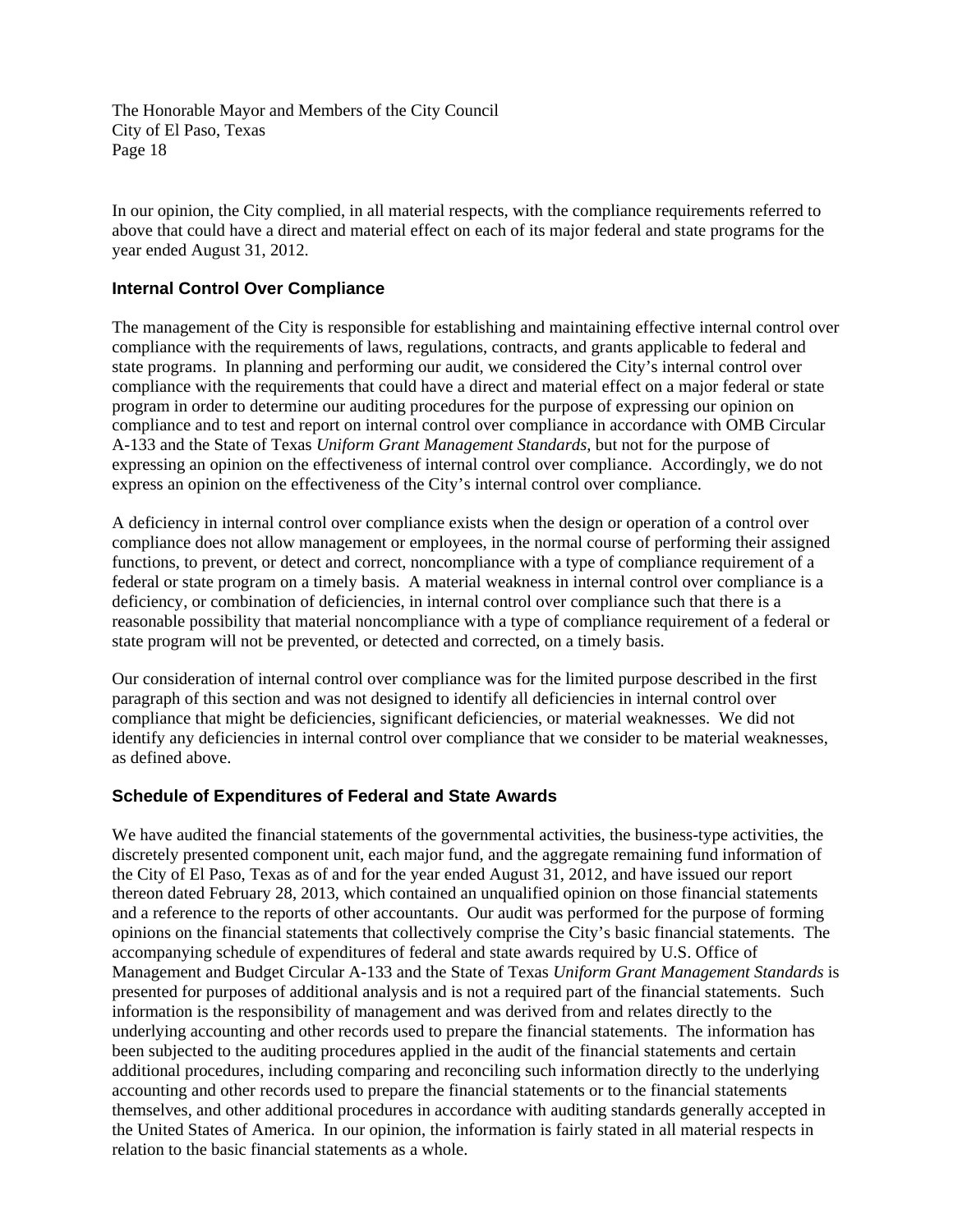The Honorable Mayor and Members of the City Council City of El Paso, Texas Page 19

This report is intended solely for the information and use of the Mayor, City Council, and management of the City, the federal and state cognizant agencies, other federal and state awarding agencies and passthrough entities and is not intended to be and should not be used by anyone other than these specified parties.

**BKD,LLP** 

February 28, 2013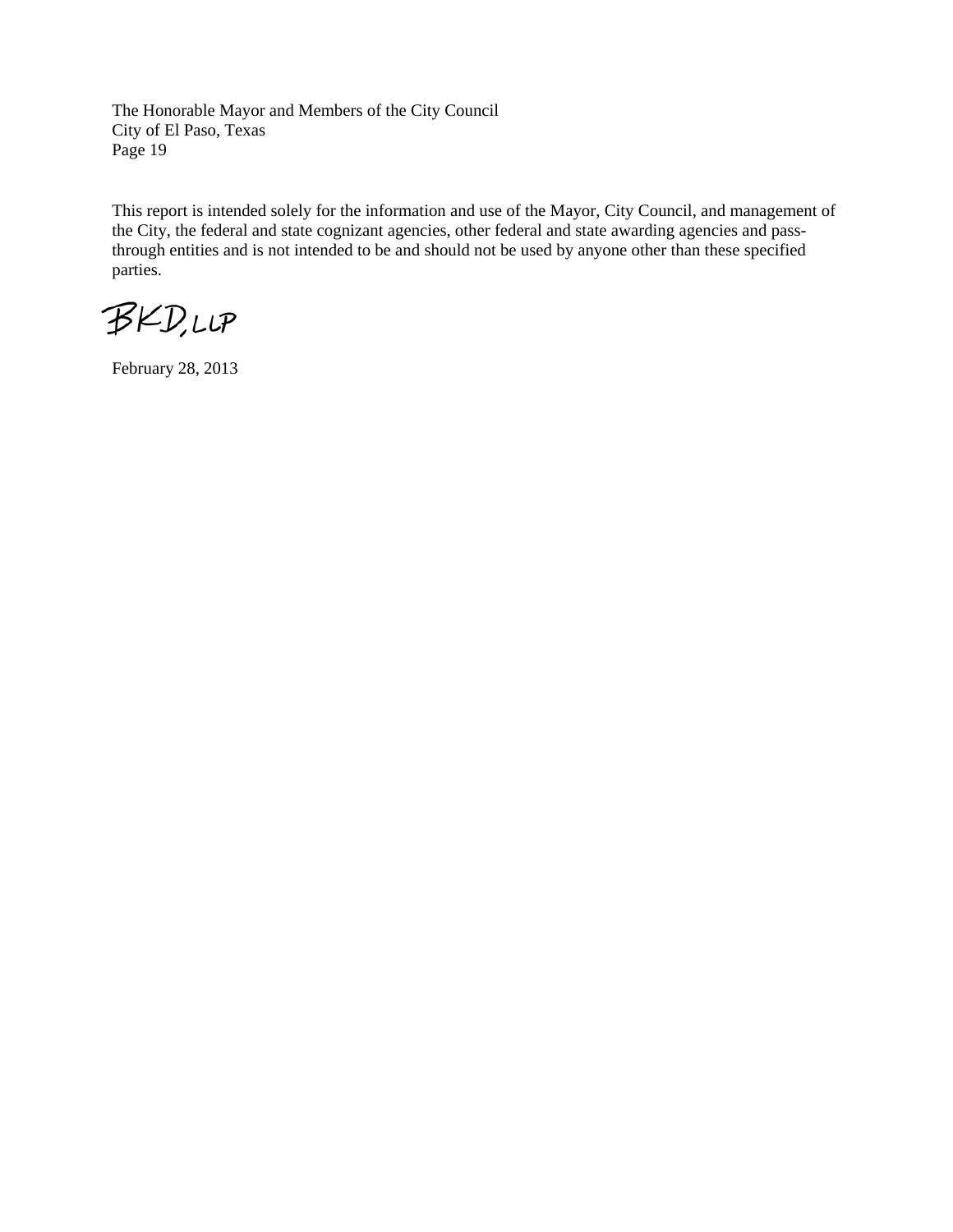#### *Summary of Auditor's Results*

1. The opinions expressed in the independent accountants' report were:

|    | $\boxtimes$ Unqualified      | Qualified | Adverse                                                       | Disclaimed                                                                                  |                |
|----|------------------------------|-----------|---------------------------------------------------------------|---------------------------------------------------------------------------------------------|----------------|
| 2. |                              |           |                                                               | The independent accountants' report on internal control over financial reporting disclosed: |                |
|    | Significant deficiency(ies)? |           |                                                               | $\Box$ Yes                                                                                  | $\boxtimes$ No |
|    | Material weakness(es)?       |           |                                                               | $\vert$ Yes                                                                                 | $\boxtimes$ No |
| 3. | was disclosed by the audit?  |           | Noncompliance considered material to the financial statements | Yes                                                                                         | No             |

#### *Federal Awards*

4. The independent accountants' report on internal control over compliance with requirements that could have a direct and material effect on major federal awards programs disclosed:

| Significant deficiency(ies)? |               |                |
|------------------------------|---------------|----------------|
|                              | $ $ $ $ $Yes$ | $\boxtimes$ No |
| Material weakness(es)?       |               |                |
|                              | $\Box$ Yes    | $\boxtimes$ No |

5. The opinions expressed in the independent accountants' report on compliance with requirements that could have a direct and material effect on major federal awards were:

|    | $\boxtimes$ Unqualified                                     | <b>Qualified</b> | Adverse | Disclaimed        |                |
|----|-------------------------------------------------------------|------------------|---------|-------------------|----------------|
|    |                                                             |                  |         |                   |                |
| 6. | The audit disclosed findings required to be reported by OMB |                  |         |                   |                |
|    | Circular A-133?                                             |                  |         | <b>Yes</b><br>I I | $\boxtimes$ No |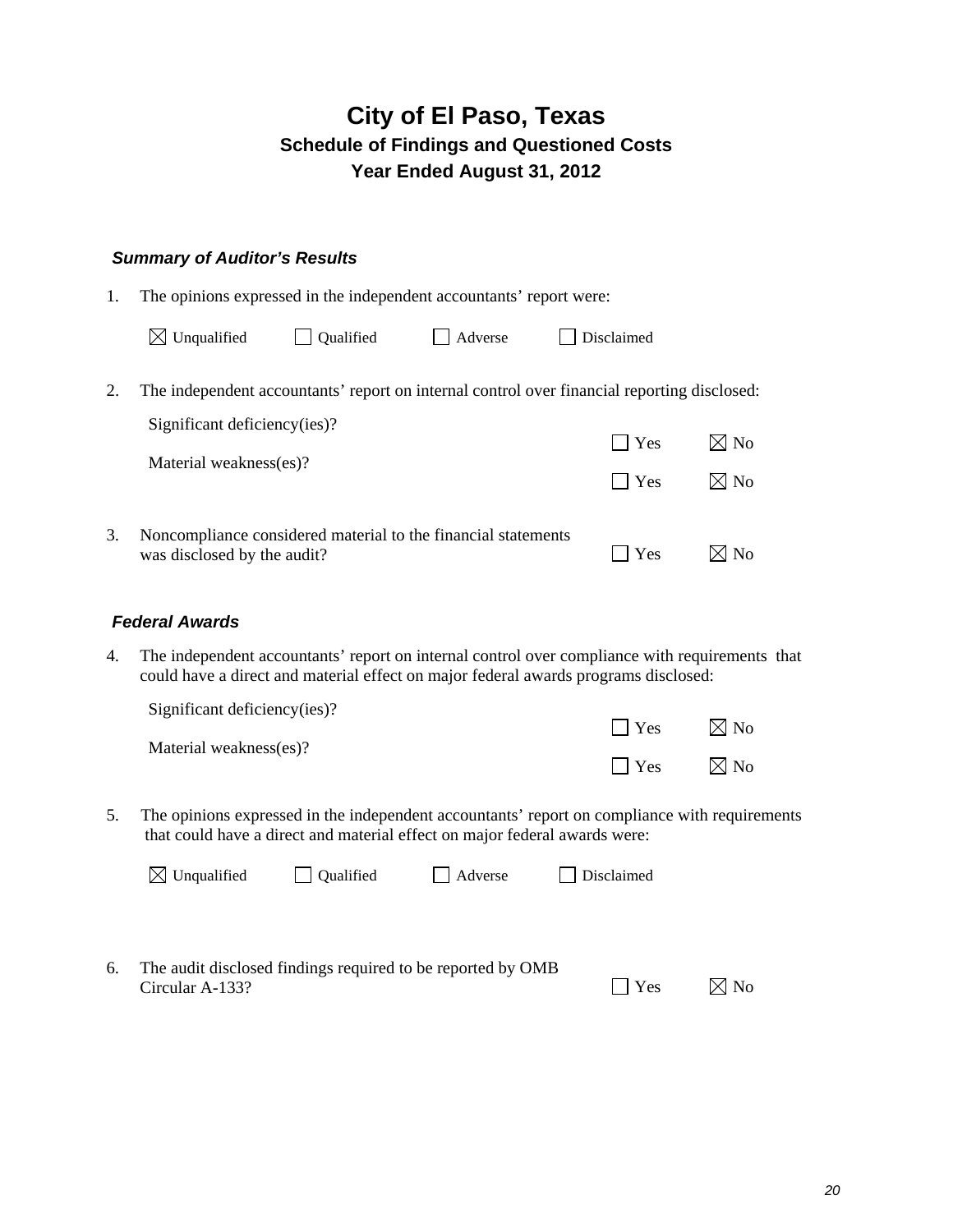7. The City's major federal programs were:

| <b>Cluster/Program</b>                                                        | <b>CFDA Number</b> |
|-------------------------------------------------------------------------------|--------------------|
| Special Supplemental Nutrition Program for Women, Infants, and Children (WIC) | 10.557             |
| <b>Broadband Technology Opportunities Program</b>                             | 11.557             |
| <b>HOME</b> Investment Partnerships Program                                   | 14.239             |
| <b>Federal Transit Cluster</b>                                                |                    |
| Federal Transit – Formula Grants                                              | 20.507             |
| ARRA – Federal Transit - Formula Grants                                       | 20.507             |
| High Intensity Drug Trafficking Areas Program                                 | 95.001             |

8. The threshold used to distinguish between Type A and Type B programs as those terms are defined in OMB Circular A-133 was \$2,008,402.

| The City qualified as a low-risk auditee as that term is defined in |            |                |
|---------------------------------------------------------------------|------------|----------------|
| <b>OMB</b> Circular A-133?                                          | $\Box$ Yes | $\boxtimes$ No |

#### *State Awards*

10. The independent accountants' report on internal control over compliance with requirements that could have a direct and material effect on major state awards programs disclosed:

| Significant deficiency(ies)? |            |                |
|------------------------------|------------|----------------|
| Material weakness(es)?       | $\Box$ Yes | $\boxtimes$ No |
|                              | $\Box$ Yes | $\boxtimes$ No |

11. The opinions expressed in the independent accountants' report on compliance with requirements that could have a direct and material effect on major state awards were:

| $\boxtimes$ Unqualified                                               | Qualified | $\vert$ Adverse | $\Box$ Disclaimed |             |                |
|-----------------------------------------------------------------------|-----------|-----------------|-------------------|-------------|----------------|
| 12. The audit disclosed findings required to be reported by the State |           |                 |                   |             |                |
| of Texas Uniform Grant Management Standards:                          |           |                 |                   | $ $ $ $ Yes | $\boxtimes$ No |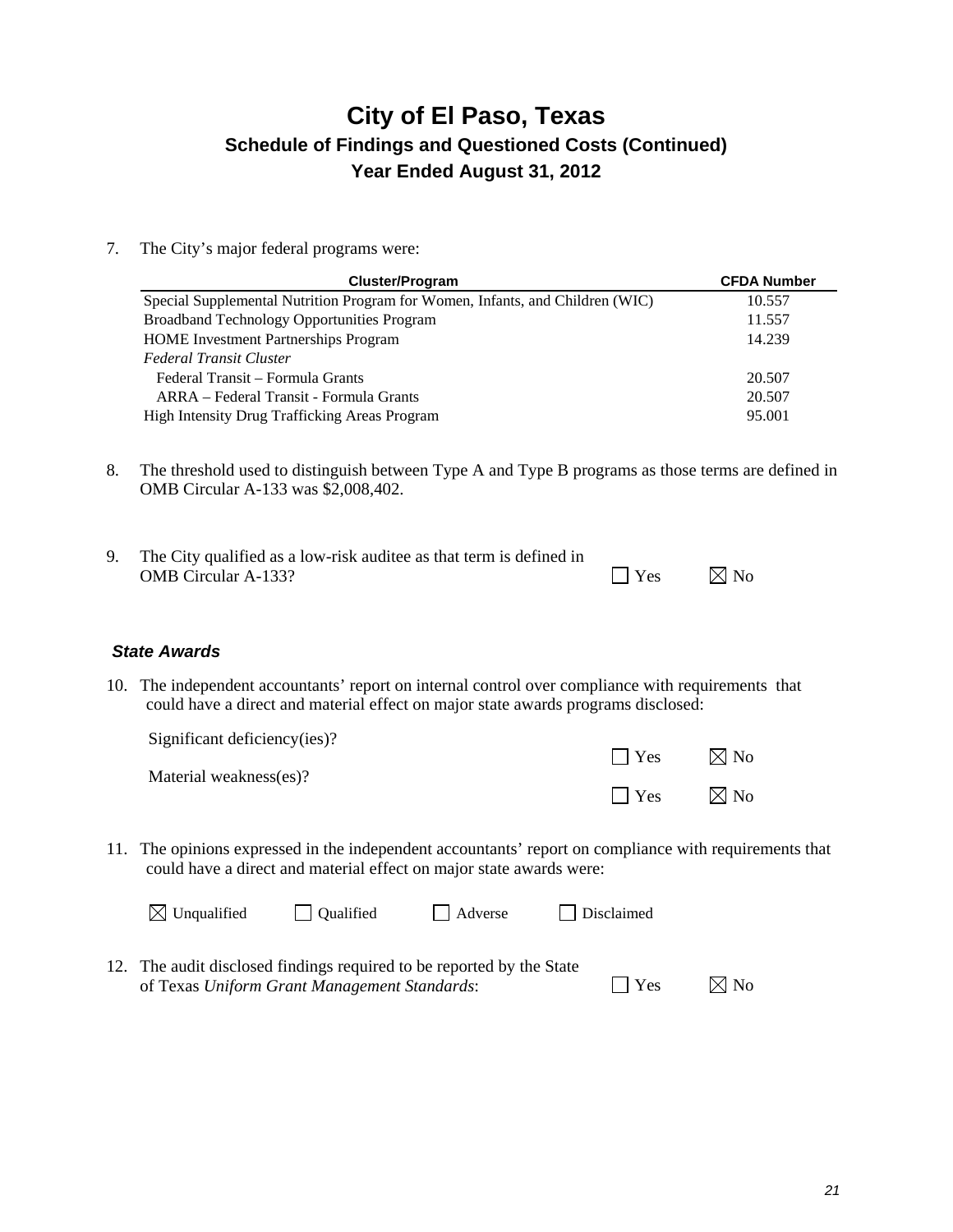13. The City's major state programs were:

| <b>Cluster/Program</b>                                          |
|-----------------------------------------------------------------|
| <b>ABTPA Border Partners</b>                                    |
| Immunization Branch - Locals                                    |
|                                                                 |
|                                                                 |
|                                                                 |
| 14. The threshold used to distinguish between Type A and Type B |
| programs as those terms are defined in the State of Texas       |
| Uniform Grants Management Standards was \$300,000.              |

15. The City qualified as a low-risk auditee as that term is defined in the State of Texas *Uniform Grant Management Standards*?  $\Box$  Yes  $\boxtimes$  No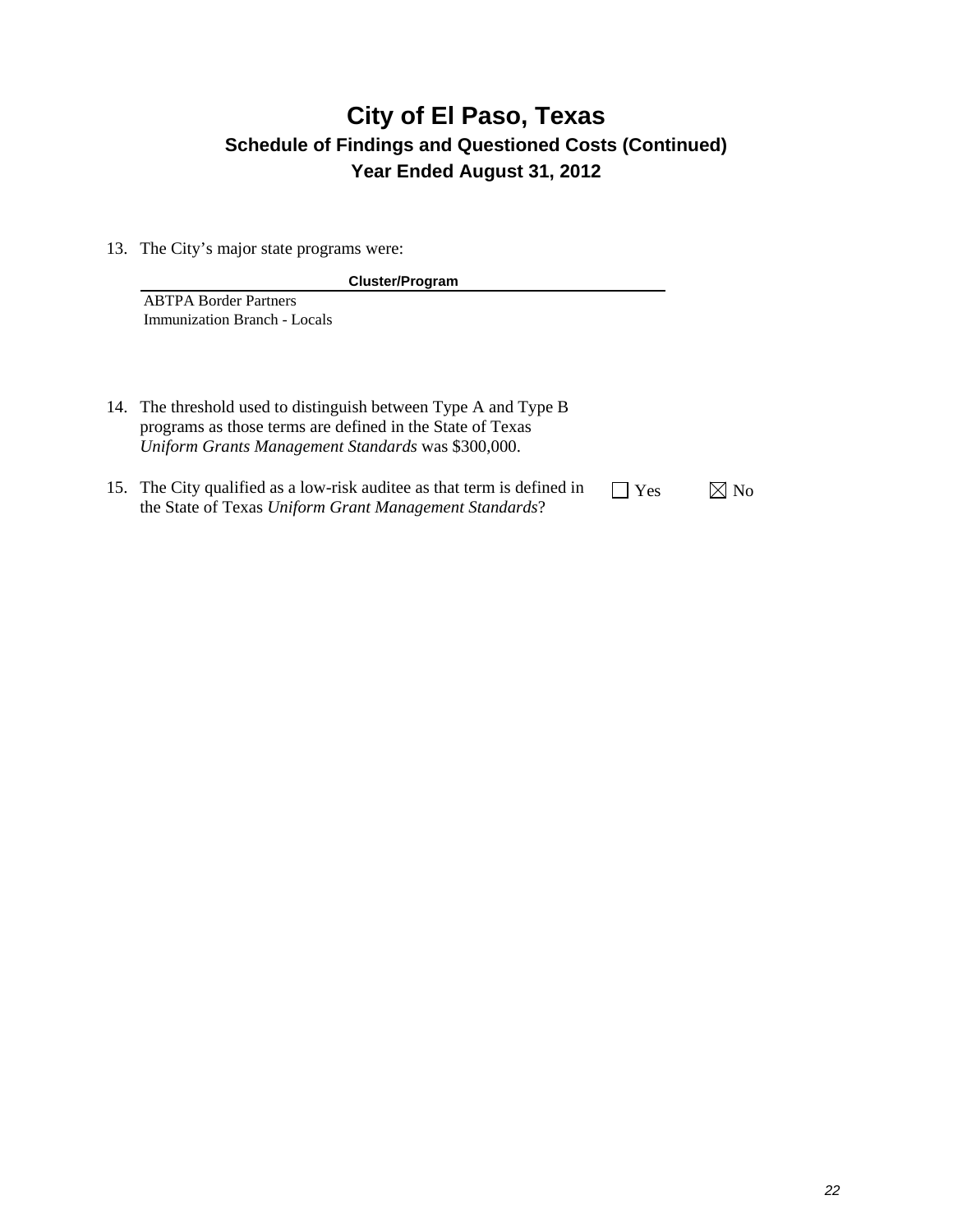**Findings Required to be Reported by** *Government Auditing Standards* 

No matters are reportable.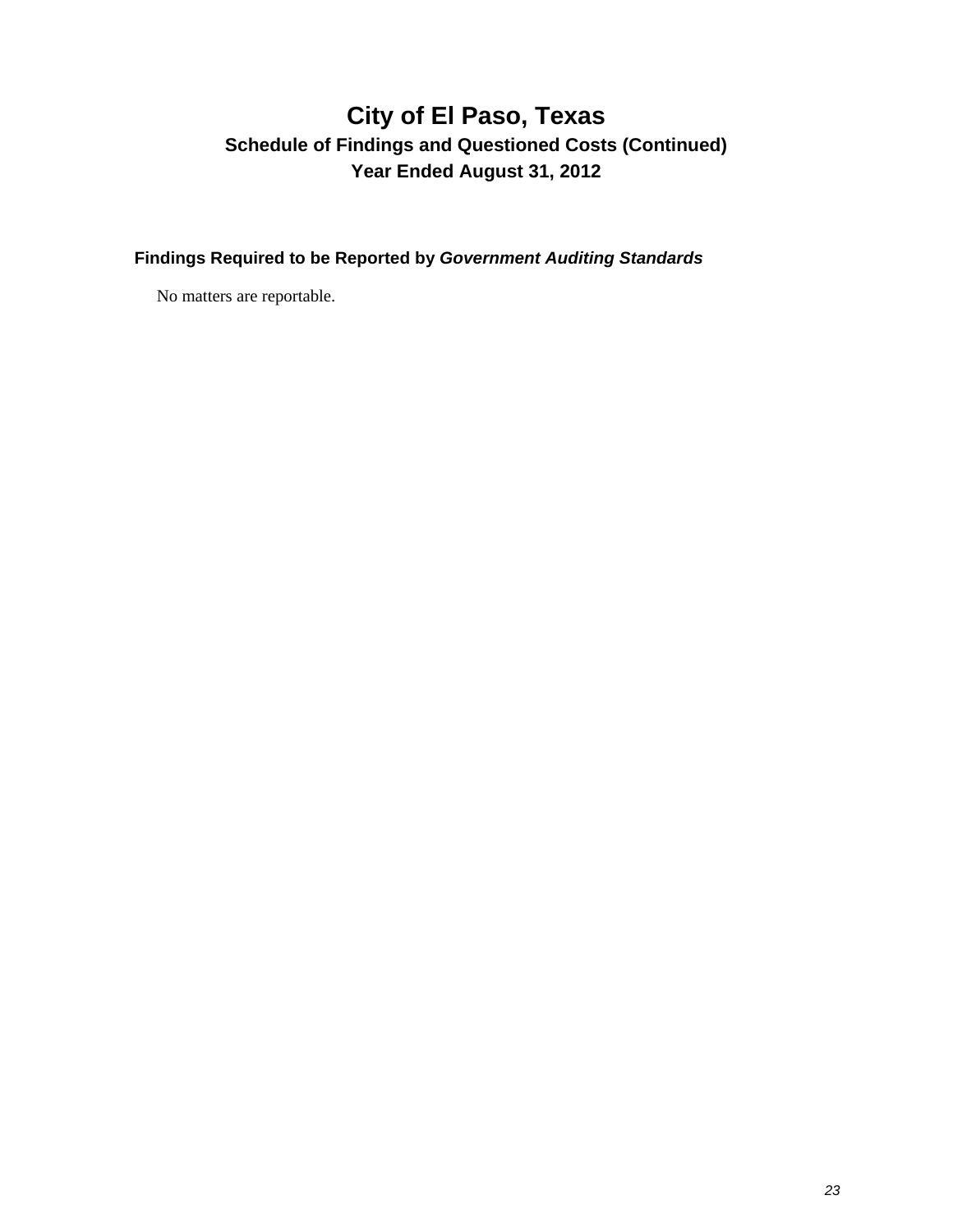**Findings Required to be Reported by OMB Circular A-133** 

No matters are reportable.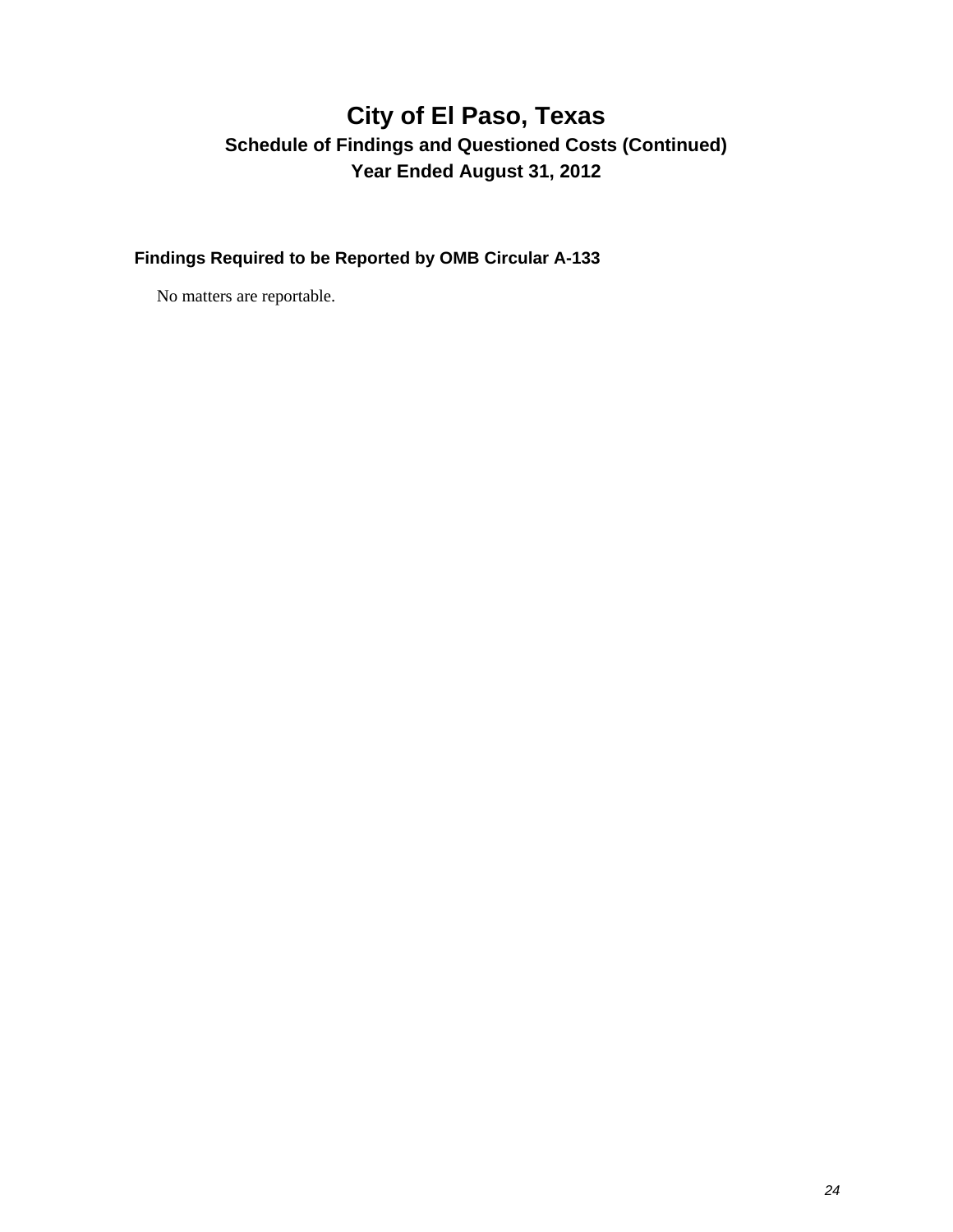### **City of El Paso, Texas Summary Schedule of Prior Audit Findings Year Ended August 31, 2012**

| Reference<br><b>Number</b> | <b>Finding</b>                                                                                                                                                                                                          | <b>Status</b> |
|----------------------------|-------------------------------------------------------------------------------------------------------------------------------------------------------------------------------------------------------------------------|---------------|
| 2011-01                    | <b>ARRA-Weatherization Assistance for Low-Income Persons</b><br>CFDA No. 81.042<br><b>U.S. Department of Energy</b><br><b>Special Tests and Provisions</b>                                                              | Resolved      |
|                            | Criteria or Specific Requirement:<br>Pursuant to 10 C.F.R 44.24 and the grant agreement, project<br>files must include documentation of post weatherization carbon<br>monoxide readings for all combustible appliances. |               |
|                            | Condition<br>Out of 60 files selected for testing, 25 were missing the required<br>post carbon monoxide readings.                                                                                                       |               |
|                            | <b>Context</b><br>Adequate carbon monoxide readings were not performed or<br>were not documented in project files in accordance with federal<br>requirements.                                                           |               |
|                            | <b>Effect</b><br>Project files were incomplete and not in compliance with grant<br>requirements.                                                                                                                        |               |
|                            | Cause<br>City lacked sufficient training and instruction regarding the<br>administration of this grant.                                                                                                                 |               |
|                            |                                                                                                                                                                                                                         |               |
|                            |                                                                                                                                                                                                                         |               |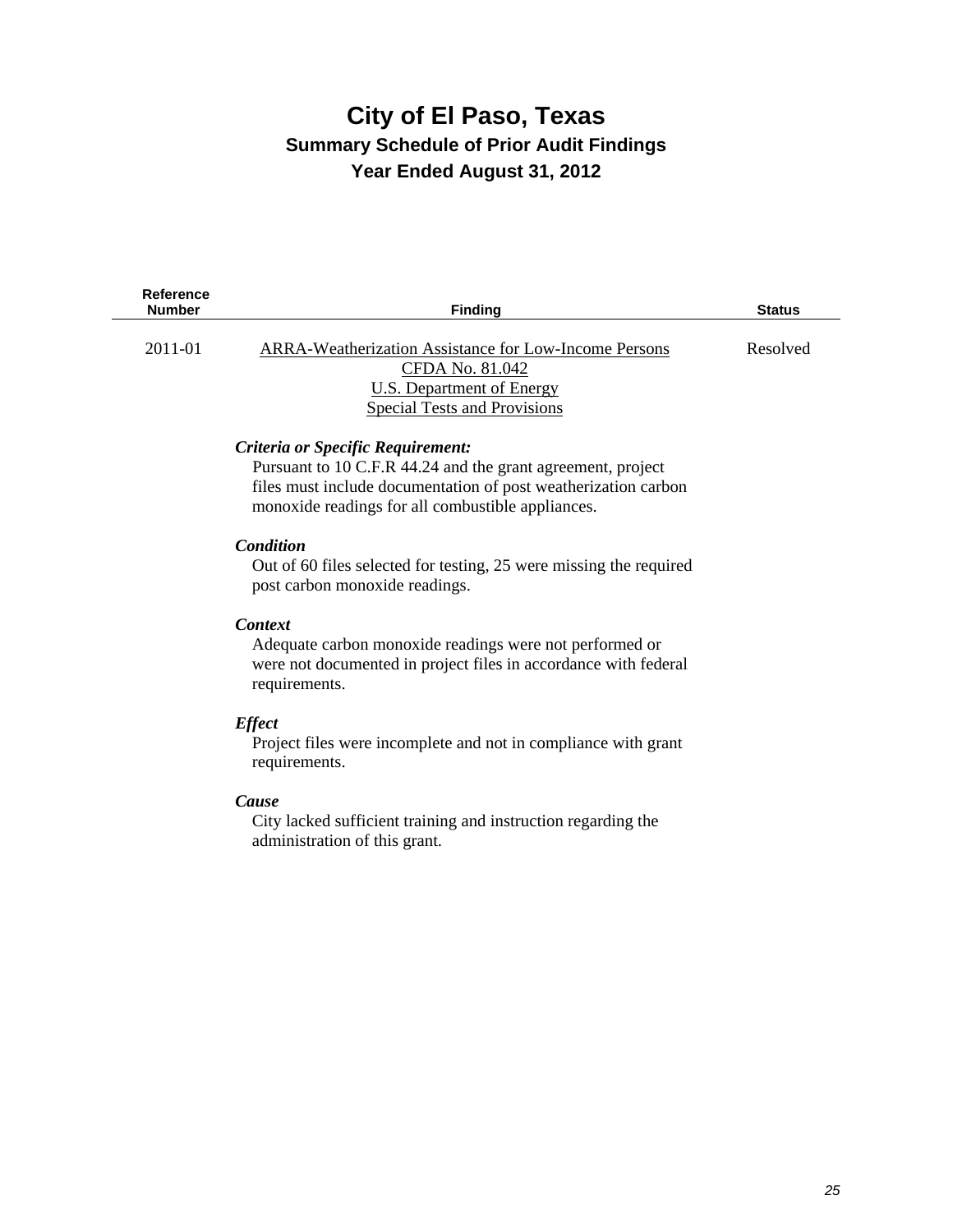### **City of El Paso, Texas Summary Schedule of Prior Audit Findings (Continued) Year Ended August 31, 2012**

| Reference<br><b>Number</b> | <b>Finding</b>                                                                                                                     | <b>Status</b> |
|----------------------------|------------------------------------------------------------------------------------------------------------------------------------|---------------|
| 2011-01                    | <b>Recommendation</b>                                                                                                              |               |
| (Continued)                | The City should develop and implement policies and procedures                                                                      |               |
|                            | to ensure staff review grant agreements and obtain the necessary                                                                   |               |
|                            | training to facilitate compliance and proper documentation.                                                                        |               |
|                            | <b>Views of Responsible Officials and Planned Corrective Actions</b>                                                               |               |
|                            | Agree.                                                                                                                             |               |
|                            | <b>Corrective Action Planned:</b>                                                                                                  |               |
|                            | Senior Management Staff with previous experience in Weatherization                                                                 |               |
|                            | Assistance programs was hired. The new management staff reviewed                                                                   |               |
|                            | and enforced compliance with the grant agreement. New local<br>policies and procedures were developed in accordance with the grant |               |
|                            | agreement and federal and state guidelines. Significant training for                                                               |               |
|                            | all Weatherization Inspectors, which facilitated program compliance                                                                |               |
|                            | and proper file documentation, was conducted.                                                                                      |               |
|                            |                                                                                                                                    |               |
|                            | <b>Contact Person Responsible for Corrective Action:</b>                                                                           |               |
|                            | Mr. William Lilly, Director of Community Development                                                                               |               |
|                            | <b>Anticipated Completion Date:</b>                                                                                                |               |
|                            | December 31, 2011                                                                                                                  |               |
|                            |                                                                                                                                    |               |
|                            |                                                                                                                                    |               |
|                            |                                                                                                                                    |               |
|                            |                                                                                                                                    |               |
|                            |                                                                                                                                    |               |
|                            |                                                                                                                                    |               |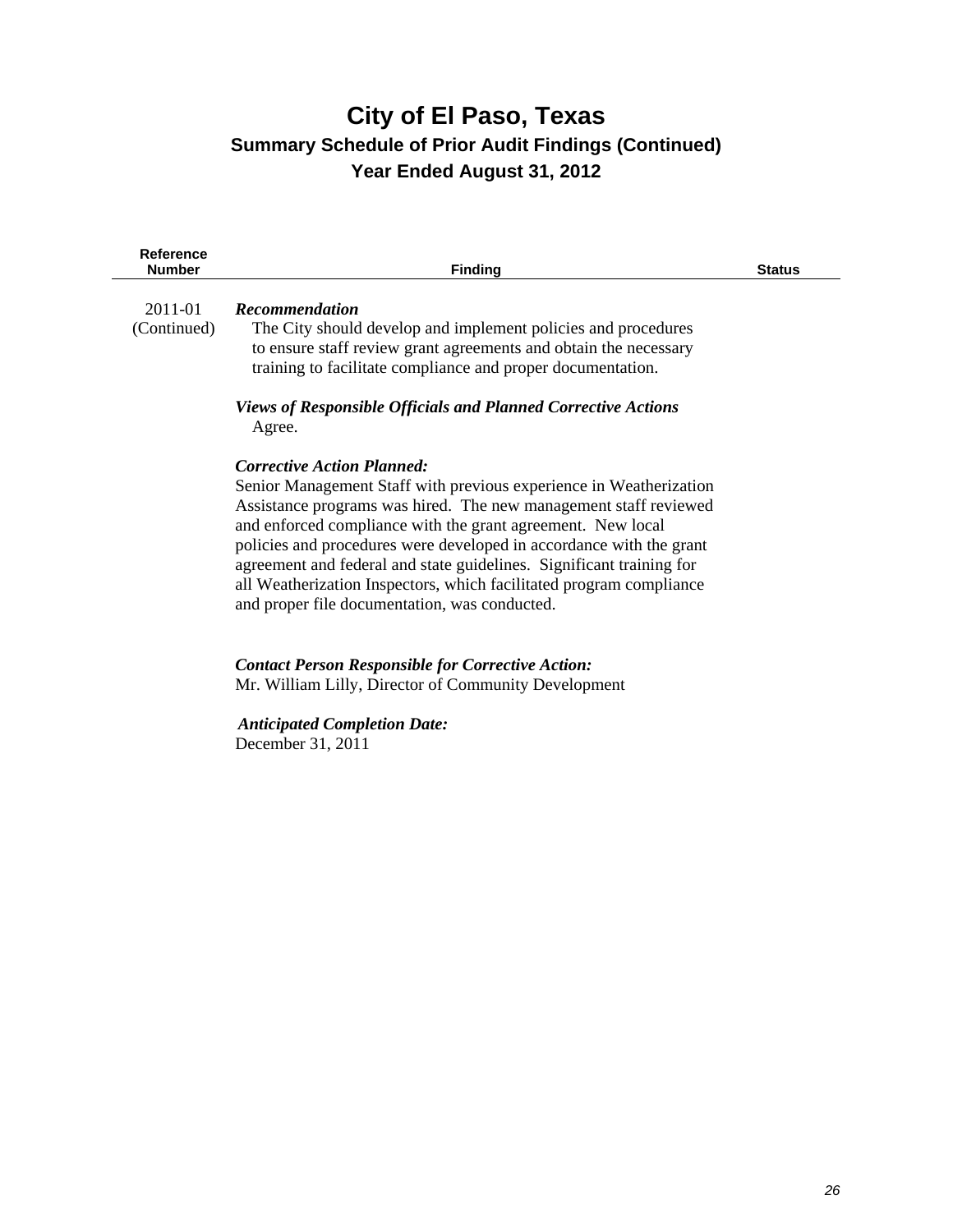### **City of El Paso, Texas Summary Schedule of Prior Audit Findings (Continued) Year Ended August 31, 2012**

#### **Findings Required to be reported by the State of Texas Uniform Grant Management Standards**

| <b>Reference</b><br><b>Number</b> | <b>Finding</b>                                                                                                                                                                                                               | <b>Status</b> |
|-----------------------------------|------------------------------------------------------------------------------------------------------------------------------------------------------------------------------------------------------------------------------|---------------|
| 2011-02                           | Serious Habitual Offenders Comprehensive<br><b>Action Program</b><br>Grant Number GC-10-J120-23211-01<br>Office of the Governor, Criminal Justice Division                                                                   | Resolved      |
|                                   | Criteria or Specific Requirement:<br>Pursuant to the grant agreement the El Paso Police Department<br>shall maintain a time and activity report that supports the<br>overtime paid to all personnel working in this program. |               |
|                                   | Condition<br>The City did not maintain time and activity reports sufficient to<br>support the grant expenditures.                                                                                                            |               |
|                                   | <b>Context</b><br>The time and activity reports were required to meet grant<br>reimbursement requirements.                                                                                                                   |               |
|                                   | <b>Effect</b><br>The requirements of the grant agreement were not met.                                                                                                                                                       |               |
|                                   | Cause<br>The City did not have adequate controls or procedures in place<br>to ensure the proper documentation was being prepared or<br>maintained to meet the requirements of the grant.                                     |               |
|                                   |                                                                                                                                                                                                                              |               |